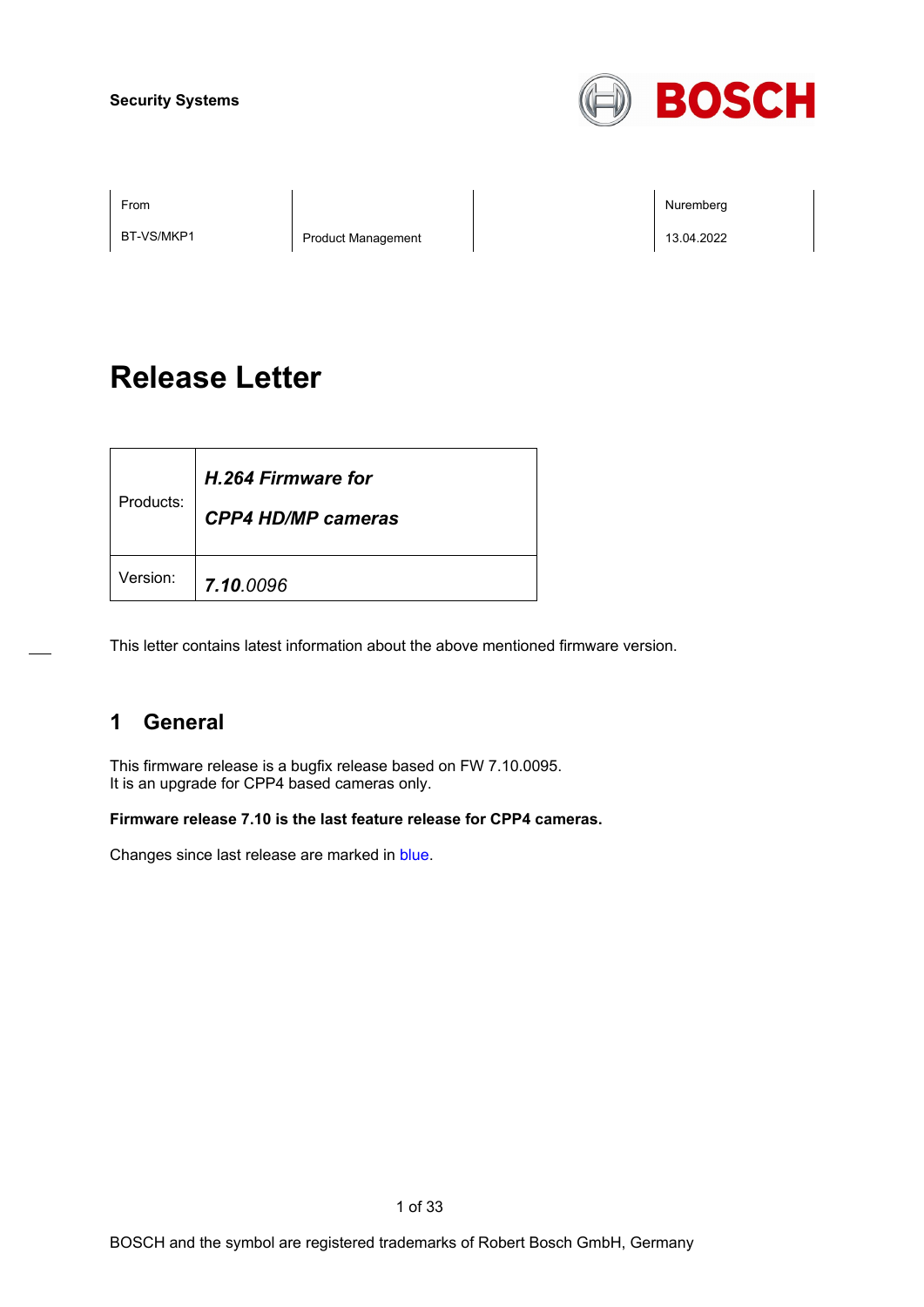

BT-VS/MKP1 Product Management 20022

From the second contract of the second contract of the second contract of the second contract of the second contract of the second contract of the second contract of the second contract of the second contract of the second

## **2 Applicable products:**

- AUTODOME IP 4000 HD
- AUTODOME IP 5000 HD
- AUTODOME IP 5000 IR
- AUTODOME IP 7000 series
- DINION HD 1080p
- DINION HD 1080p HDR
- DINION HD 720p
- DINION imager 9000 HD
- DINION IP bullet 4000
- DINION IP bullet 5000
- DINION IP 4000 HD
- DINION IP 5000 HD
- DINION IP 5000 MP
- DINION IP starlight 7000 HD
- EXTEGRA IP dynamic 9000
- EXTEGRA IP starlight 9000
- FLEXIDOME corner 9000 MP
- FLEXIDOME HD 1080p
- FLEXIDOME HD 1080p HDR
- FLEXIDOME HD 720p
- Vandal-proof FLEXIDOME HD 1080p
- Vandal-proof FLEXIDOME HD 1080p HDR
- Vandal-proof FLEXIDOME HD 720p
- FLEXIDOME IP panoramic 5000
- FLEXIDOME IP indoor 5000 HD
- FLEXIDOME IP indoor 5000 MP
- FLEXIDOME IP indoor 4000 HD
- FLEXIDOME IP indoor 4000 IR
- FLEXIDOME IP outdoor 4000 HD
- FLEXIDOME IP outdoor 4000 IR
- FLEXIDOME IP micro 5000 HD
- FLEXIDOME IP micro 5000 MP
- FLEXIDOME IP outdoor 5000 HD
- FLEXIDOME IP outdoor 5000 MP
- FLEXIDOME IP micro 2000 HD
- FLEXIDOME IP micro 2000 IP
- IP bullet 4000 HD
- IP bullet 5000 HD
- IP micro 2000
- IP micro 2000 HD
- MIC IP dynamic 7000
- MIC IP starlight 7000
- TINYON IP 2000 family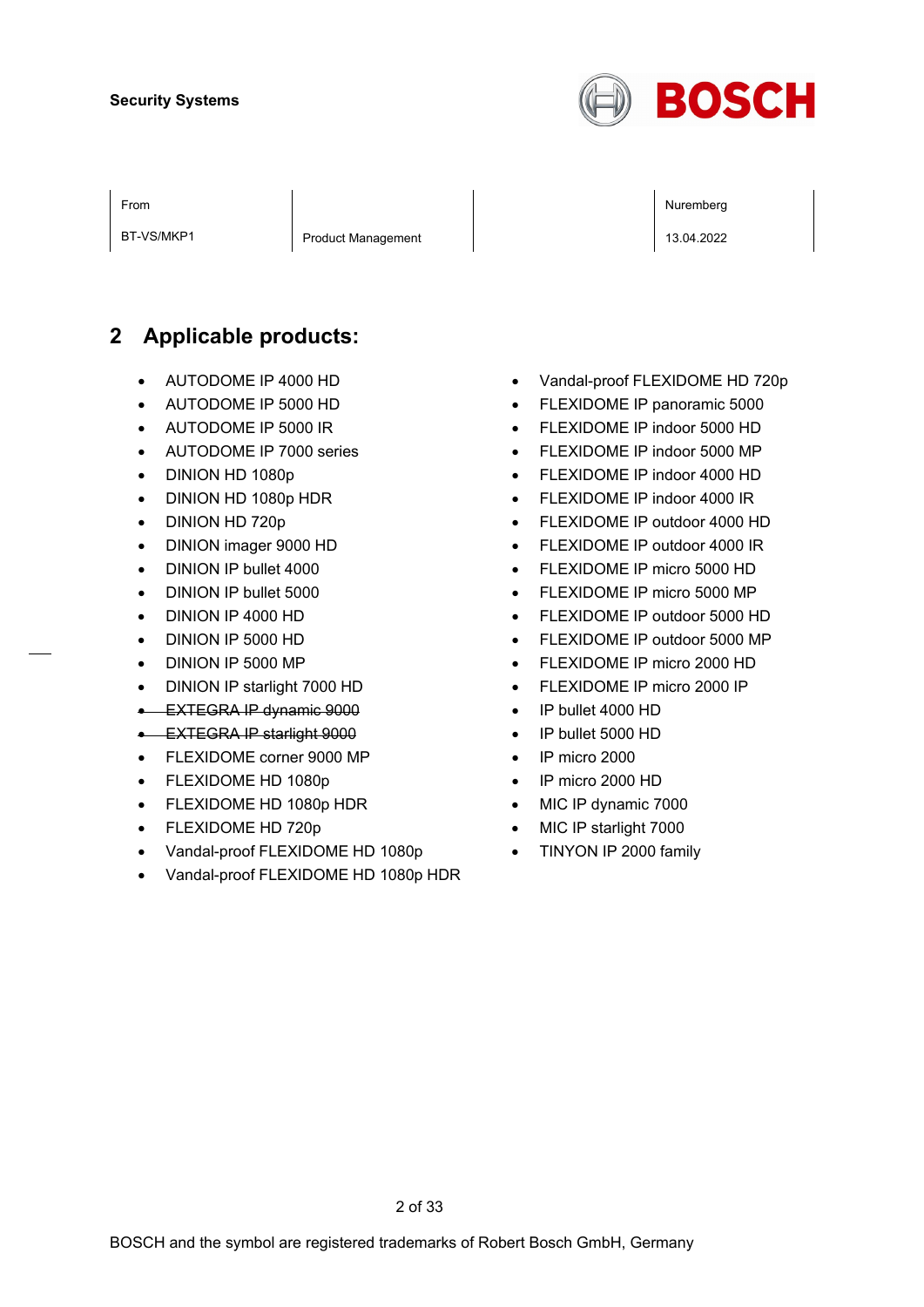

BT-VS/MKP1 Product Management 20022

From the second contract of the second contract of the second contract of the second contract of the second contract of the second contract of the second contract of the second contract of the second contract of the second

## **3 Important notes:**

## *3.1 End of Feature – Maintenance mode started*

With this release, feature implementation for this platform ends, and the firmware development will switch over into maintenance mode. The firmware branch for CPP4 is now treated as a **long-term supported firmware (LTSFW)**, with its code base frozen to allow bug fixing and applying security fixes where necessary.

## *3.2 Two-factor authenticated firmware signature*

The security of the signature of the firmware file has been strengthened by using a two-factor authentication process for signing the final released firmware file. This new process has been prepared for with firmware 6.50 and comes into effect with succeeding versions.

The new signature protects from non-released versions being installed in productive systems. As a result, pre-release (beta) versions, required sometimes in projects, need to have a special license installed prior to the firmware update. Requests for pre-release versions need to be handled via tech support tickets in order to allow tracking and require a concession signed by the customer.

In case a firmware must be downgraded from a device with firmware 6.51 or higher installed, the downgrade is only possible via firmware 6.50 with an updated signature. Please contact our customer service or technical support to get a link to this firmware.

## *3.3 Firmware file encryption*

In order to upload version 6.51 to a device running a firmware version below 6.50, you need to upgrade first to version 6.50, since older firmware versions do not support firmware file decryption.

## *3.4 "Originally manufactured" certificate*

Since firmware version 6.30 all cameras are prepared to receive a unique Bosch certificate during production, assigned and enrolled by Escrypt LRA. These certificates prove that every device is an original Bosch-manufactured and untampered unit.

Escrypt is a Bosch-owned company, providing a public certificate authority (CA).

Enrollment of the certificates in production is asynchronous to this firmware release.

## *3.5 File System Introduction*

Due to an internal file system being introduced since firmware 6.1x and architectural changes thereof, an upgrade to firmware 6.20 and higher is only possible from firmware 6.1x versions or higher. Cameras with previous firmware versions below 6.1x first need to upgrade to firmware 6.1x.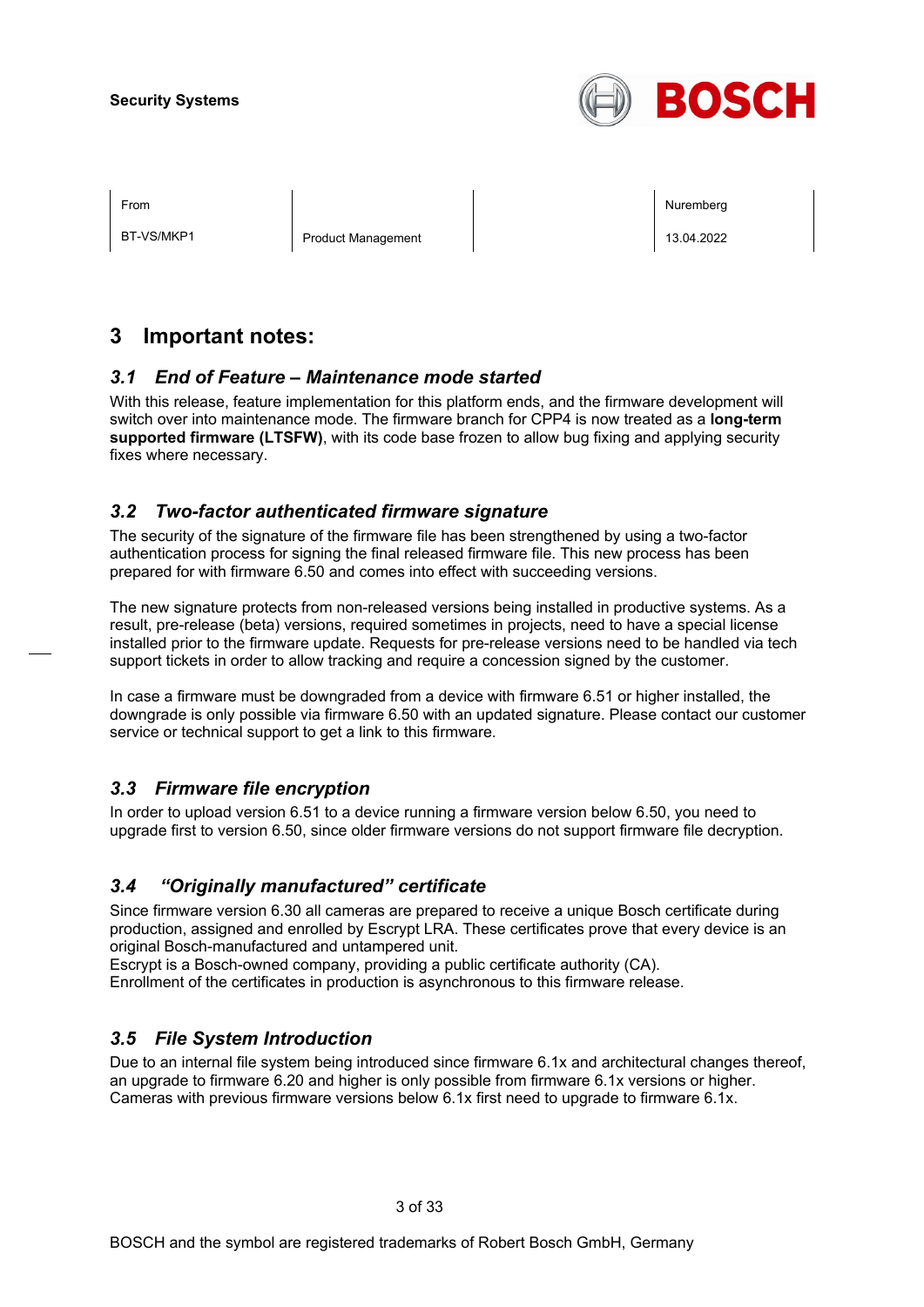

BT-VS/MKP1 Product Management 20022

From the second contract of the second contract of the second contract of the second contract of the second contract of the second contract of the second contract of the second contract of the second contract of the second

## *3.6 TPM*

All CPP4 devices incorporate a Trusted Platform Module (TPM) with own firmware.

This TPM hardware and firmware have been enhanced over time to allow for additional security features.

Due to security reasons, the firmware or functionality of the TPM cannot be altered in the field. Thus, not all new security features become available on devices with older TPM hardware or firmware revisions.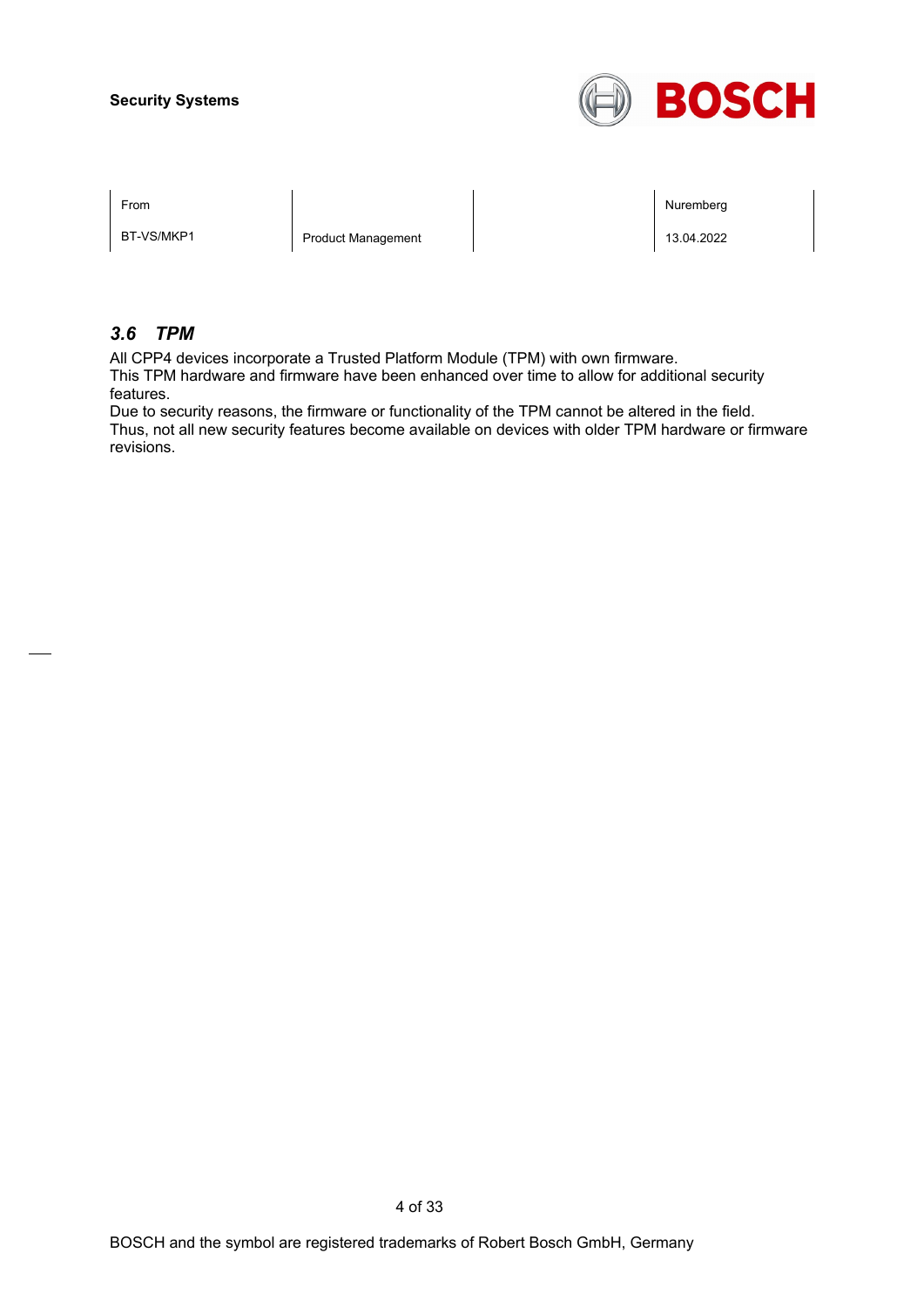

BT-VS/MKP1 Product Management 20022

From the second contract of the second contract of the second contract of the second contract of the second contract of the second contract of the second contract of the second contract of the second contract of the second

## **4 Changes**

• An issue is fixed where MSS and MTU settings may have come out of sync. During a write to the MTU size, the MSS is now checked and, if fragmentation would occur, would implicitly be adjusted to a value of MTU-40, before the MTU is reduced.

## **5 System Requirements**

- Web Browsers:
	- o Microsoft Internet Explorer 11 or higher
	- o Mozilla Firefox
- DirectX 11
- MPEG-ActiveX 6.33 or newer
- Configuration Manager 6.20 or newer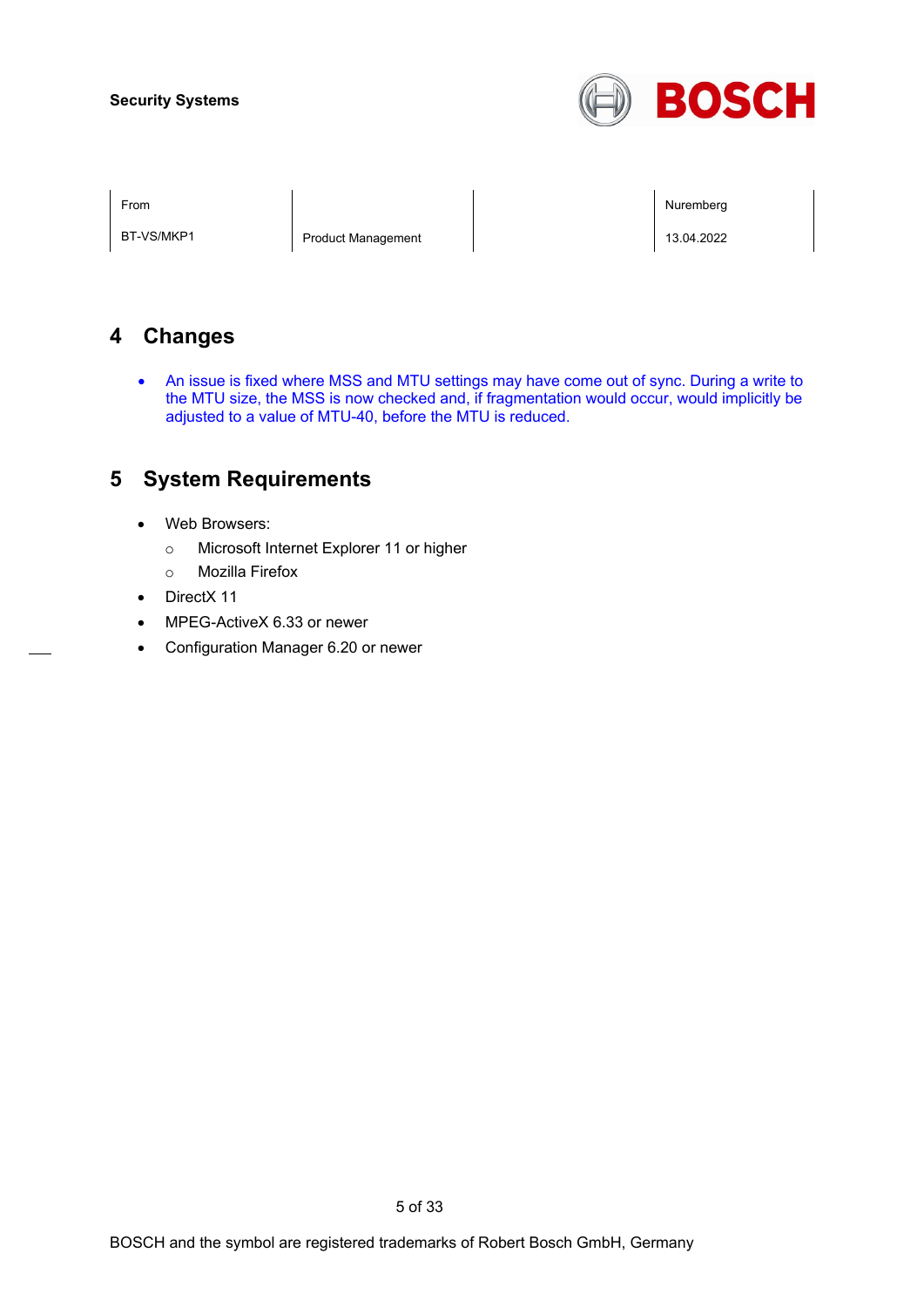

BT-VS/MKP1 Product Management 20022

From the second contract of the second contract of the second contract of the second contract of the second contract of the second contract of the second contract of the second contract of the second contract of the second

## **6 Restrictions; Known Issues**

#### **User Interface**

- If UAC is set to default in Windows 7, no snapshot or recording via LIVEPAGE is possible.
- Video and audio may be asynchronous during replay via Web page.
- If a VCA configuration using a rule engine is switched to a VCA configuration without using a rule engine, e.g. MOTION+ or IVA default configuration, the saved configuration is invalid. Forensic search with this configuration may lead to undesired search results.
- In rare cases it may happen that no recordings can be found on PC with Windows XP SP2 and IE6. Internet Explorer may stay in status 'connecting on replay page'. An update of Internet Explorer is recommended.
- In Firefox, no audio is audible on the Audio Settings page.
- Opera mini for mobile devices cannot work in Intranets because it gets all pages through an opera proxy in the Internet. If there is no Internet connection no content is provided.
- When changing GUI language, the browser cache may have to be deleted and the web browser be reloaded before the language will be selected correctly.
- Google Chrome requires a plug-in for displaying TIFF images to properly show the reference image.
- IE10 by default does not allow snapshots or recording from the LIVEPAGE on local hard disk until one of the following actions is performed:
	- o uncheck the box "Enable Protected Mode" in internet options/security
	- o add the device's IP range to "Local intranet" zone
	- $\circ$  add the device's IP address to the trusted sites
	- o start IE as administrator
- If an intranet site is opened, IE10 automatically runs in compatibility mode. This leads to a misbehaviour that no timeline is shown on the PLAYBACK page. Therefore the function "Display intranet sites in Compatibility View" must be disabled.
- With HTTPS connection in MS IE and VideoSDK 5.71 installed, swapping between stream 1 and 2 may cause the watermarking icon for stream 2 disappear. This may happen only for TCP video streams with infinite I-frame distance and B-frames on. A fix is available since VideoSDK 5.71 MR1.
- Upgrading the firmware to version 6.10 may require clearing the Web browser cache to have the new user interface style appear.
- Fluent decoding of buffered .mp4 video from camera is strongly dependent on the browser, Jerky video may occur, e.g. with Mozilla Firefox 52.0, which is not a camera malfunction.
- Shutter time values in preview window might slightly deviate from rounded values selectable from dropdown menu.
- Privacy masks and other orientation-related parameters must be checked and eventually reassigned after rotating a camera.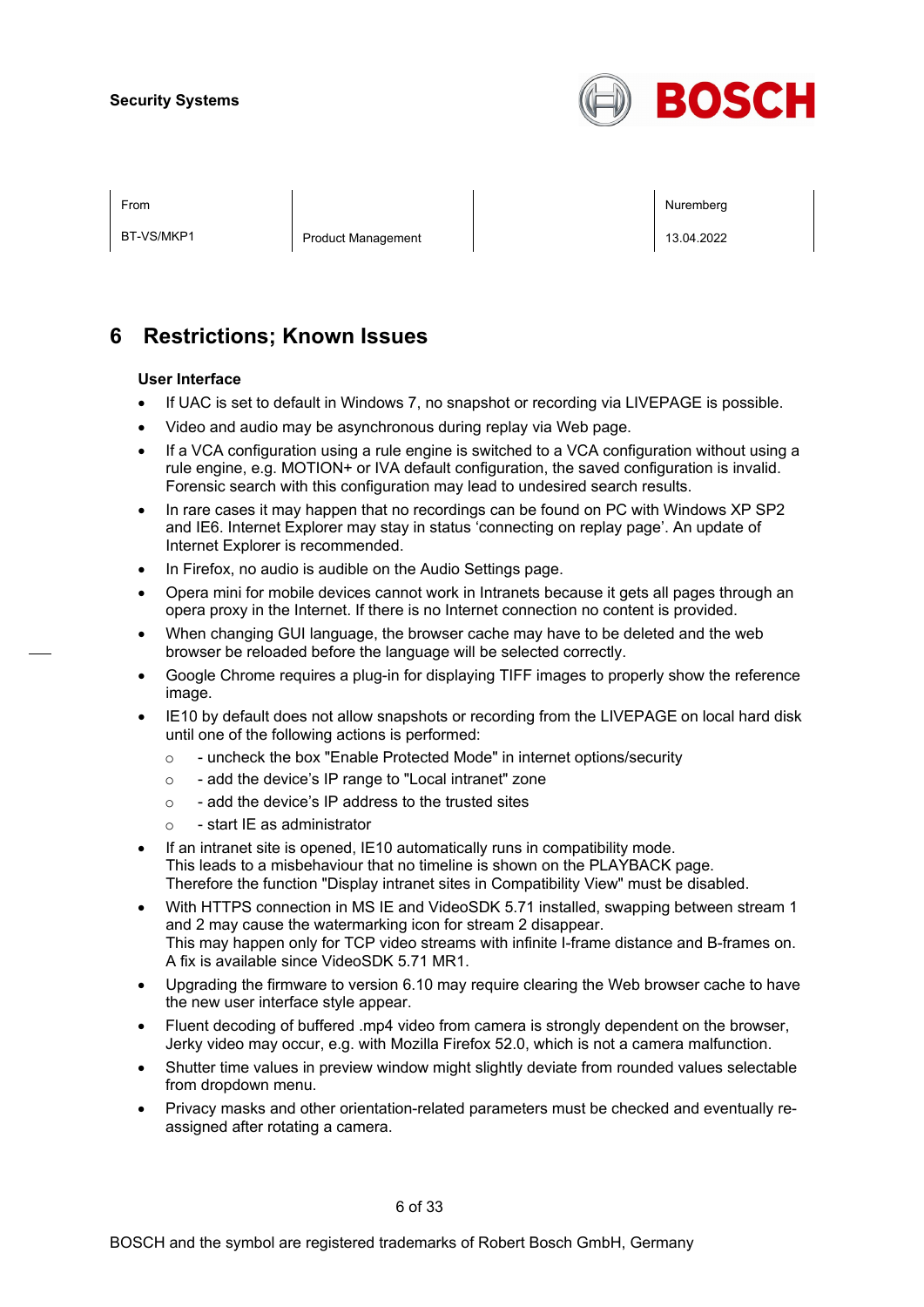

BT-VS/MKP1 Product Management 20022

From Nuremberg (Nuremberg ) and the contract of the contract of the contract of the contract of the contract of the contract of the contract of the contract of the contract of the contract of the contract of the contract o

• Exchanging the company and device logo might not be possible anymore due to strengthened web browser security features, although the settings are still possible in the web user interface.

#### **Encoding**

- Only H.264 Main Profile using CABAC is supported. CAVLC is not supported.
- JPEG always has HD 1080p format, although stream 1 could be set to SD (480p).
- Frame rates in low light mode might vary and cause bit rate control to produce higher bit rates than set as maximum.
- Aspect ratios 16:9 and 4:3 are not combinable. Aspect ratio from stream 1 will lead.
- With GOP structure set to IBP and IBBP the I-frame distance may not exactly correspond with the set value.
- For stream setting "Dual ROI" the maximum resolution of stream 2 is 288p regardless of a higher resolution selected in the encoder profile.
- If bit rate is already reaching maximum level due to image content to be encoded, encoder quality regions with setting "object" cannot be improved for quality anymore and differences will gradually be reduced.

#### **Security**

- When using certificates for mutual authentication, it must be ensured that the camera uses a solid and trusted time base. In case the time differs too much from the actual time, a client might be locked out. Then, only a factory default will recover access to the camera.
- Underscore character ("\_") and blank space are not allowed in common name in certificates.
- Excessive signing, e.g. due to very short video authentication signing interval, may have an impact on TLS connection setup.
- Client authentication is not working using Microsoft Edge as the browser does not send any certificate for client authentication, so the camera has nothing to authenticate.
- Video authentication using SHA hashing mechanisms are not functional if no self-signed certificate has been created yet. Opening an HTTPS connection once is prerequisite.
- Cameras with security coprocessor version 3 with an externally applied certificate will fail HTTPS connections requesting SHA256. The restriction applies to all functions using the private key from the certificate, including
	- o EAP-TLS with client authentication
	- o TLS-Time with client authentication
	- o TLS-Syslog with client authentication

With self-signed certificate, HTTPS is fully functional.

• Creating 2048 bit keys for self-signed certificates may take more than 20 seconds, extending the initial boot cycle, which may occasionally cause a timeout on the very first HTTPS connection to a camera. The next connection attempt typically is successful.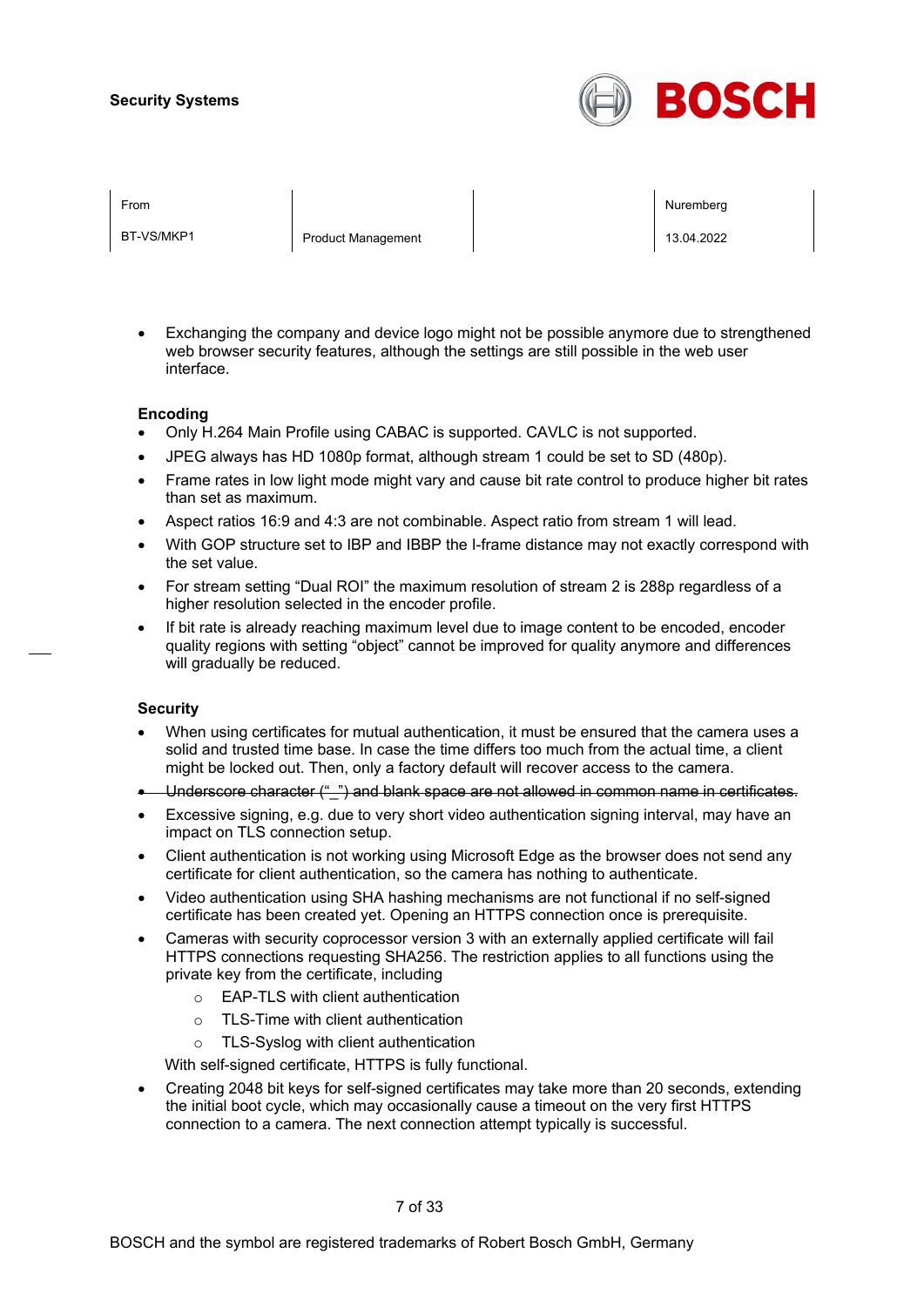

BT-VS/MKP1 Product Management 20022

From Nuremberg (Nuremberg ) and the contract of the contract of the contract of the contract of the contract of the contract of the contract of the contract of the contract of the contract of the contract of the contract o

If software sealing is active and SNMP is disabled in Network -> Network Services, no SNMP trap will be sent out on seal break due to the disabled service. The seal break itself is logged.

#### **Network**

- QoS values are set according to group Video/Audio/Control for UDP packets, but for TCP packets, only the QoS value for Video is inserted.
- IP addresses 172.20.1.0/30 which include 172.20.1.0 to 172.20.1.3 are reserved for internal communication and must not be used as device addresses. Products without internal communication ignore this restriction and allow the use of this range.

#### **IVA**

- IVA and flow need at least 12.5 frames per second video input frame rate. If IVA or Flow are configured, minimum frame rate of 12.5 must be set in ALC mode.
- There is only one configuration for IVA. When analysis type is changed, e.g. from IVA to IVA Flow, the former configuration is lost. Due to this, it is not possible to change the analysis type in a VCA profile switch.
- Due to a limitation of the script language that is used in the background, the delay timer for event-triggered VCA starts immediately when the configuration is set. A trigger event during this period does not restart the timer. Once the timer has elapsed, operation is as desired.
- On devices with VCA FPGA an outgoing IPv6 connection fails when device is initiator, e.g. trying to resolve a time server domain name,
- For 720p cameras, when switched to 1.3MP application mode, IVA does not work. As a result also iAE does not work, as IVA is needed for that. And therefore also User Mode "Intelligent AE" does not work optimally (it is using BLC).
- After firmware upgrade to version 6.10 the minimum object size seems being reset when editing 'motion in field' task. As a proposed workaround check minimum object size and correct value as applicable.
- "Too dark" alarm is not triggered under normal conditions due to the cameras low-light capabilities.

#### **MOTION+**

• An alarm recording configured to be triggered by MOTION+ with masks may not be operational after reboot. Saving MOTION+ configuration without any changes recovers from that. Alternatively masks may not be used with MOTION+.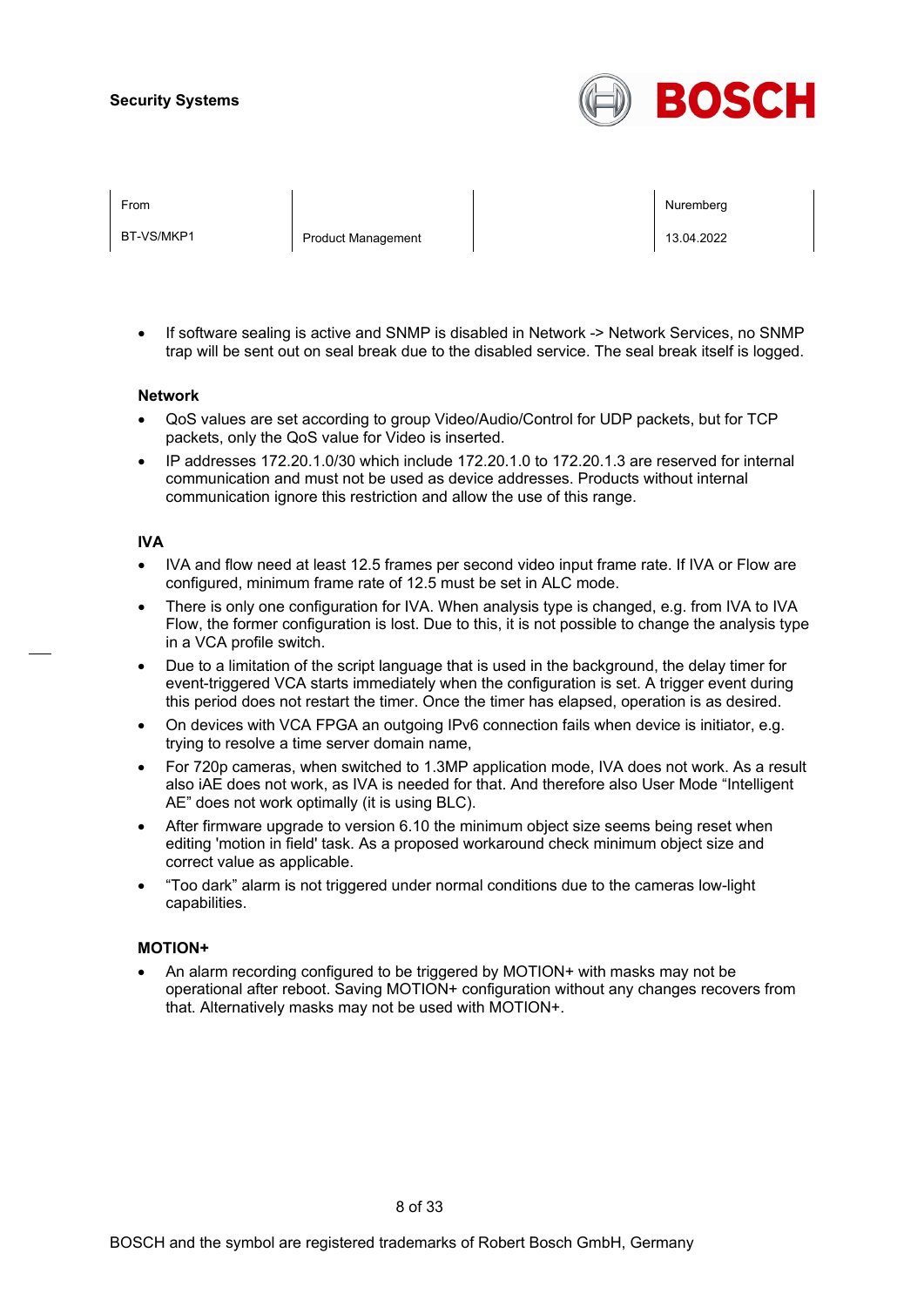

BT-VS/MKP1 Product Management 20022

From Nuremberg (Nuremberg ) and the contract of the contract of the contract of the contract of the contract of the contract of the contract of the contract of the contract of the contract of the contract of the contract o

#### **Recording**

- LUN size for local recording via "Direct iSCSI" is limited to 2 TB.
- VRM version 2.12 or higher is required.
- In some cases formatting errors on external iSCSI drives may occur, which might need multiple tries to overcome.
- In rare cases it may happen that the owner of an iSCSI LUN is not displayed correctly. Recording is not affected, just previous owner remains displayed.
- If a device had primary and secondary recording running on SD card and is then added to a VRM system, the blocks used for primary recording will not be re-used, reducing the available recording space for the ANR recording. This can be solved by re-formatting the SD card.
- Throughput limit for simultaneous recording and local replay at 100% playback speed is:
	- o maximum total recording bit rate of 7 Mbps for external iSCSI recording
	- $\circ$  maximum total recording bit rate of 10 Mbps for SD card recording, depending on SD card performance
- SD card recording performance is highly dependent on the speed (class) and performance of the SD card.
- With I-frame-only recording and audio also enabled for recording, audio will be fragmented or not audible during replay. Please disable audio recording in case of I-frame-only recording.
- Numbering of the recorded files on the replay page is not always contiguous. If snippets across block borders belong together, like pre-alarm and alarm recording, the snippets become logically united and only the lower file number is presented in the list.
- SDXC cards are formatted to FAT32 file system and not using the exFAT file system as being mandatory for SDXC standard compliance but fully recognized and accessible. The maximum size of 2TB is also supported with FAT32, once SD cards of that size might become available.
	- FAT32 also increases portability to other than Windows platforms.
- If a local media is exchanged, existing former recordings are only discovered after rebooting the device.
- Physically removing the local storage media while recording causes the device to reboot. Recording must be stopped before removal.
- Changing audio format while audio is being recorded may cause unknown behaviour of the device and must be avoided.
- 5MP and larger JPEG streaming via RTSP is only possible with decoders supporting the ONVIF extensions.

JPEG streaming via RTSP is based on RFC 2435. This RFC only allows for a maximum JPEG size of 2048 by 2048.

With ONVIF, the original, larger JPEG headers can also be transmitted via RTP header extensions. Unfortunately, this only works with decoders using these extensions, i.e. it does not work with a standard VLC.

• After modifying account settings, e.g. FTP server address, to get the changes applied either switching posting off and on or restarting the device is required.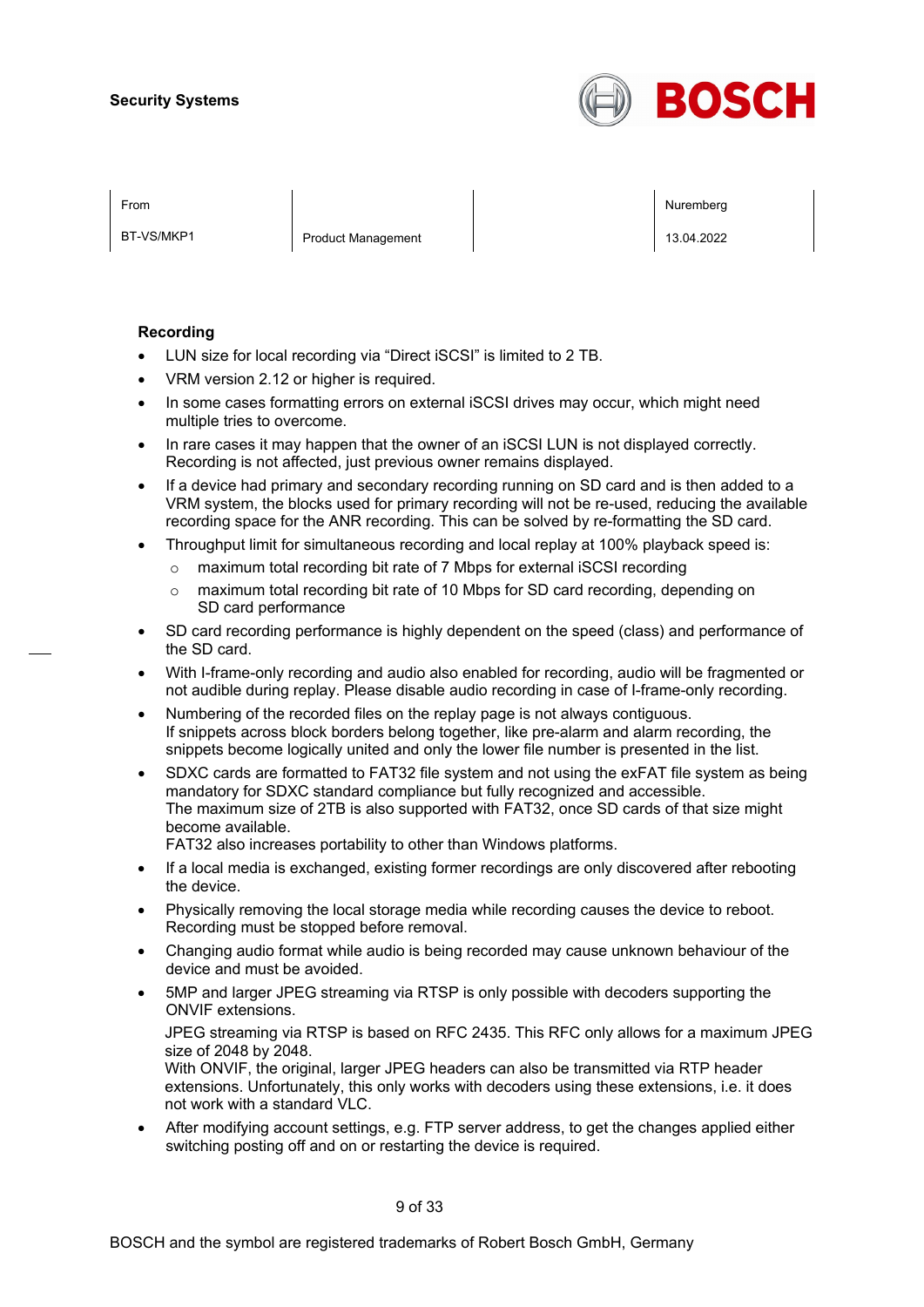

BT-VS/MKP1 Product Management 20022

From Nuremberg (Nuremberg ) and the contract of the contract of the contract of the contract of the contract of the contract of the contract of the contract of the contract of the contract of the contract of the contract o

- The storage system indicator status must be ignored during formatting of an SD card.
- Forcing the camera into an overload situation may cause undesired behaviour and in worst cases even recording gaps. It should always be ensured that the CPU load is not consistently around or at its maximum. This can be achieved by adapting encoder settings or avoiding too many tasks, e.g. client sessions, in parallel.
- Sporadically occurring incorrect time zone info in recording packets may lead to gaps displayed in the playback timeline. The video footage within the gap cannot be replayed but becomes accessible via exporting the affected period. This may happen with firmware 6.32 below built 111.
- Remote recording is not working with actual firmware on devices running FW 5.5x or older because of the recently added security features, which impact RCP+ communication and password handling.

#### **Export**

- FTP exported files which include audio in a format other than AAC must be renamed from .mp4 to .m4a to allow correct playback in QuickTime.
- With JPEG Posting active when device is booting, the first posted JPEG image may be a nocam logo.
- FTP posting with resolution 1080p delivers JPEG with size of 1920x1072 pixels due to 16 pixel macroblock boundary of the JPEG encoder.
- If FTP export files contain only a few frames some players might not correctly replay such a file, or the replay is too quick to recognize something. The exported file is not corrupt though it might seem so.
- Files exported using continuous FTP backup for Rec. 2 where stream 2 is set to I-frames only mode contain wrong timing information and play back too fast.
- FTP export file size is always 100 MB if resolution change occurred in exported time span.
- Getting the file list from Dropbox may fail if there are too many objects (files and folders). Limit is approximately higher than 500 objects but also dependent on file name length etc.
- Using "export from memory" with pre-alarm recording exceeding the available memory will cause continuous recording on the account storage. Checking the memory requirement of the pre-alarm ring is advised to avoid unexpected memory consumption.

#### **ONVIF conformance**

• When using GetPresets command preset names are not set for scene1 to scene6.

#### **DIVAR IP 2000 / 5000**

• Due to its improved security features, firmware 6.40 is not fully backward compatible with DIVAR IP 2000 and DIVAR IP 5000. Upgrading cameras to FW 6.40 without to-be-released firmware upgrades for DIVAR IP 2000 and DIVAR IP 5000 may cause configuration problems and possibly stop recording.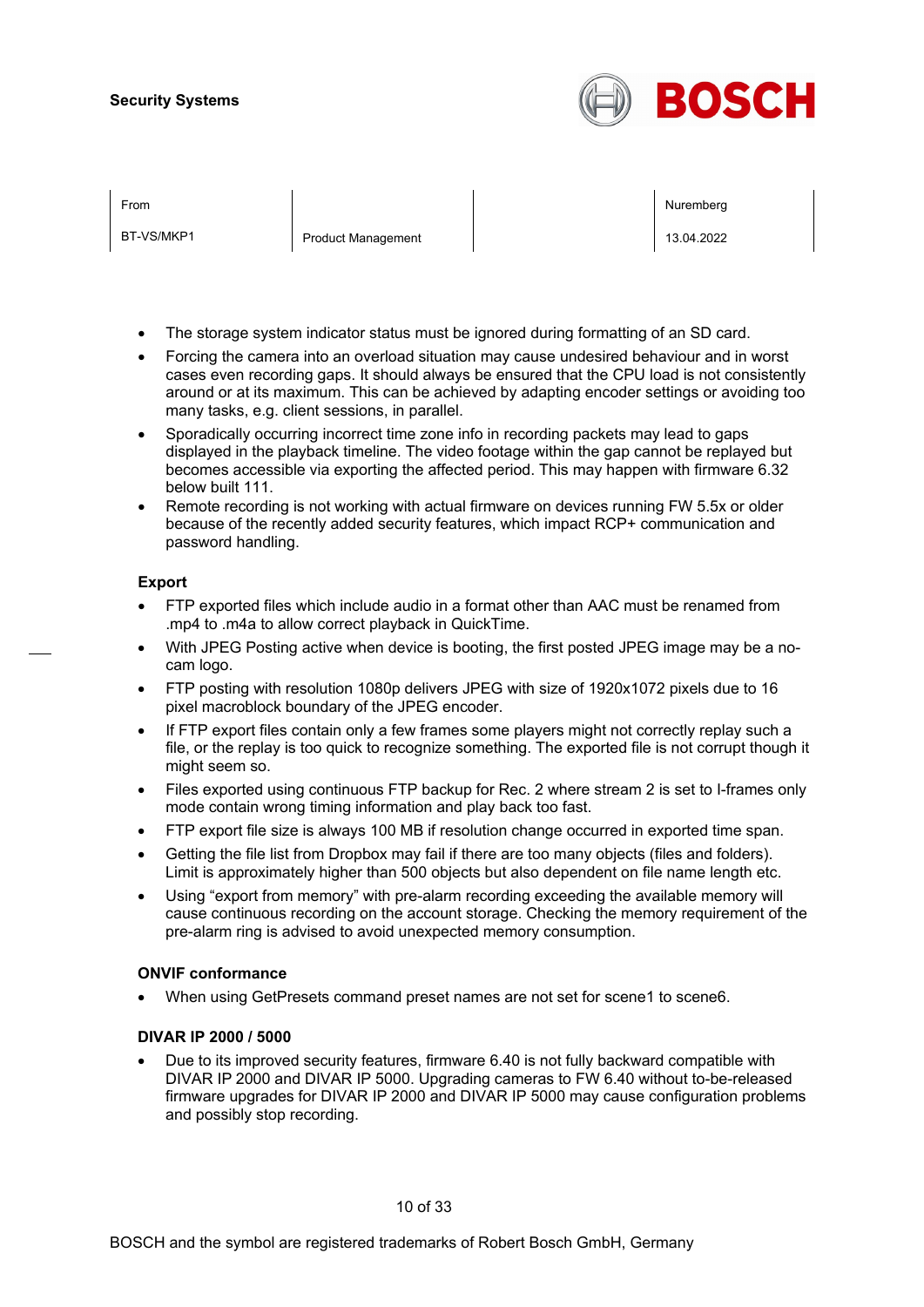

BT-VS/MKP1 Product Management 20022

From Nuremberg (Nuremberg ) and the contract of the contract of the contract of the contract of the contract of the contract of the contract of the contract of the contract of the contract of the contract of the contract o

#### **DIVAR hybrid / network**

- Cameras running FW 6.40 are only compatible with DIVAR network / hybrid FW 1.2.1 and higher. With earlier DIVAR network / hybrid firmware versions, the I-frame distance needs to be adapted to 30 or less.
- Cameras running FW 7.10 are only compatible with DIVAR network / hybrid FW 3.0.0 and higher. Compatibility with earlier DIVAR network / hybrid firmware can be obtained by reenabling basic authentication or by using HTTPS.

#### **Fixed cameras**

- In case if there is no image displayed after upgrade to new firmware, please re-power the camera. Applicable cameras :
	- o FLEXIDOME IP INDOOR 5000
	- o FLEXIDOME IP OUTDOOR 5000
	- o FLEXIDOME IP bullet 5000
	- o FLEXIDOME IP INDOOR 4000
	- o FLEXIDOME IP OUTDOOR 4000
	- o DINION IP 4000 HD
	- o DINION IP BULLET 4000 HD
	- o DINION IP 5000 HD
	- o DINION IP BULLET 5000 HD
	- o DINION IP 7000 HD
- If analogue video output is switched on, the frame rate of the first stream is limited to 15 fps.
- With analogue output enabled and image rotated, the stream 2 resolution is limited to 720x720 pixels maximum.
- On DINION IP starlight 7000 HD, running stream 1 with 720p60, stream 2 is limited to SD resolution running at max. 30 fps.
- Due to the feature enrichment, panoramic and 5MP cameras needed some adaptations to free enough memory to remain functional:
	- $\circ$  The maximum JPEG quality for hardware encoding has been slightly reduced from 80 to 75. Software-encoded JPEGs use a quality of 100.
	- o Maximum I-frame distance remains at 60 fps while other CPP4 cameras have I-frame distance extended to 255 for full utilization of Intelligent Streaming.
	- o Camera name stamping rows are limited to 2 instead of 6.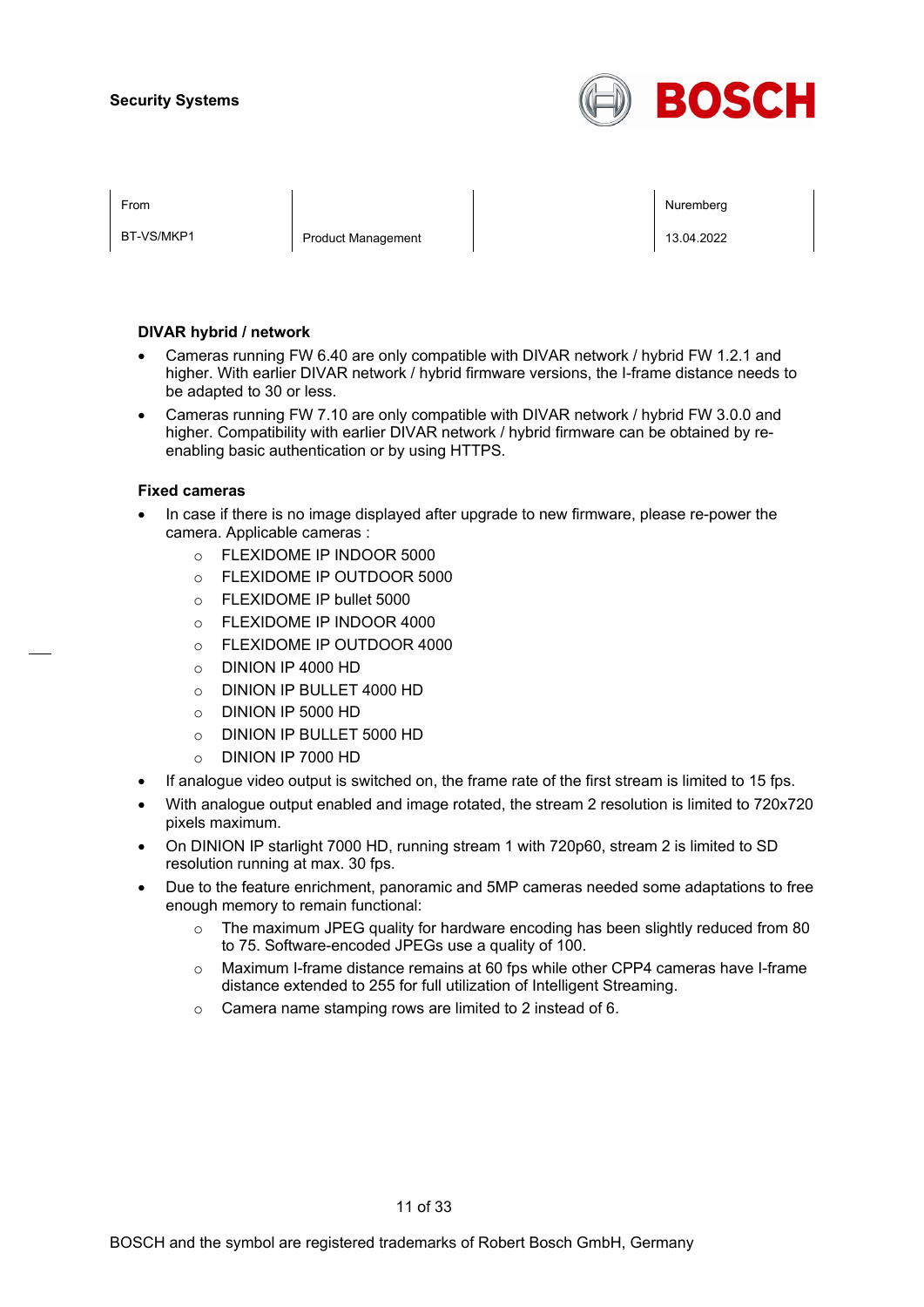

BT-VS/MKP1 Product Management 20022

From Nuremberg (Nuremberg ) and the contract of the contract of the contract of the contract of the contract of the contract of the contract of the contract of the contract of the contract of the contract of the contract o

#### **Dome cameras**

- Autopan starts outside of defined range if orientation is set to "Inverted".
- Tilt up limit is treated as lower tilt limit if orientation is set to "Inverted".
- For VG5, when Fast Address was changed a reboot is required to activate it.
- In AUTODOMEs, blanked sector may trigger a "too dark" alarm.
- On AUTODOMEs, privacy masking does not cover the complete configured area if privacy mask is placed too close to the edge of a scene. Move the target position to the center of the scene before creating a privacy mask.
- If LIVEPAGE is refreshed during recording of Tour A/B on AUTODOMEs the button "Stop display" will falsely display "Start recording" but still continue tour recording.
- After a firmware upload it may happen that the Privacy Masks and settings from Installer Menu are set to default. Make sure to check if Privacy Masks and Installer Menu settings are still valid after uploading new firmware.
- Some online help files describe a tracking icon which is not visible, documentation obsolete.
- For optimal image performance the user is advised not to turn off contrast enhancement during normal camera operation.
- To improve Recorded (Guard) tour playback accuracy, Bosch recommends users record tours using the User Interface (UI) instead of using a keyboard. In the event that the Recorded (Guard) tour loses position accuracy during playback, users should re-home the camera using the "Find home" button on the Live page.
- Since firmware 5.90 the camera module in AUTODOME 7000 HD receives a different setting that is persistent over a firmware downgrade as older firmware doesn't know of this parameter to revert it.

If it is required to downgrade a RCP CGI command needs to be applied before or after the downgrade:

*http://<ipaddress>/rcp.xml?command=0x09a5&type=P\_OCTET&direction=WRITE&protocol=T CP&payload=0x80000405300381010424560000ff&num=1*

- MIC 7000 orientation can be switched between normal and canted.
- When the user changes orientation from normal/canted to inverted (or vice versa), MIC 7000 will tilt itself up and over so that the visor and wiper are on top. If there is an attached illuminator this would result in the illuminator hitting the MIC's body. To avoid this, MIC 7000 will not allow an orientation change while the illuminator is attached. A warning message with "Yes/No" selection will be displayed when the user clicks the orientation radio button and the MIC has an illuminator.
- On AUTODOME 7000 and MIC 7000 "HDR" can be selected in the preposition mapping but has no effect as it is not supported in these models.
- NTCIP requires to have the SNMP port enabled to become functional. As the SNMP port, amongst others, has been closed by default if not needed due to security improvements, it must be re-enabled to allow NTCIP to work.
- Scene/VCA profile may not be correctly restored, causing the Sketch button to be disabled.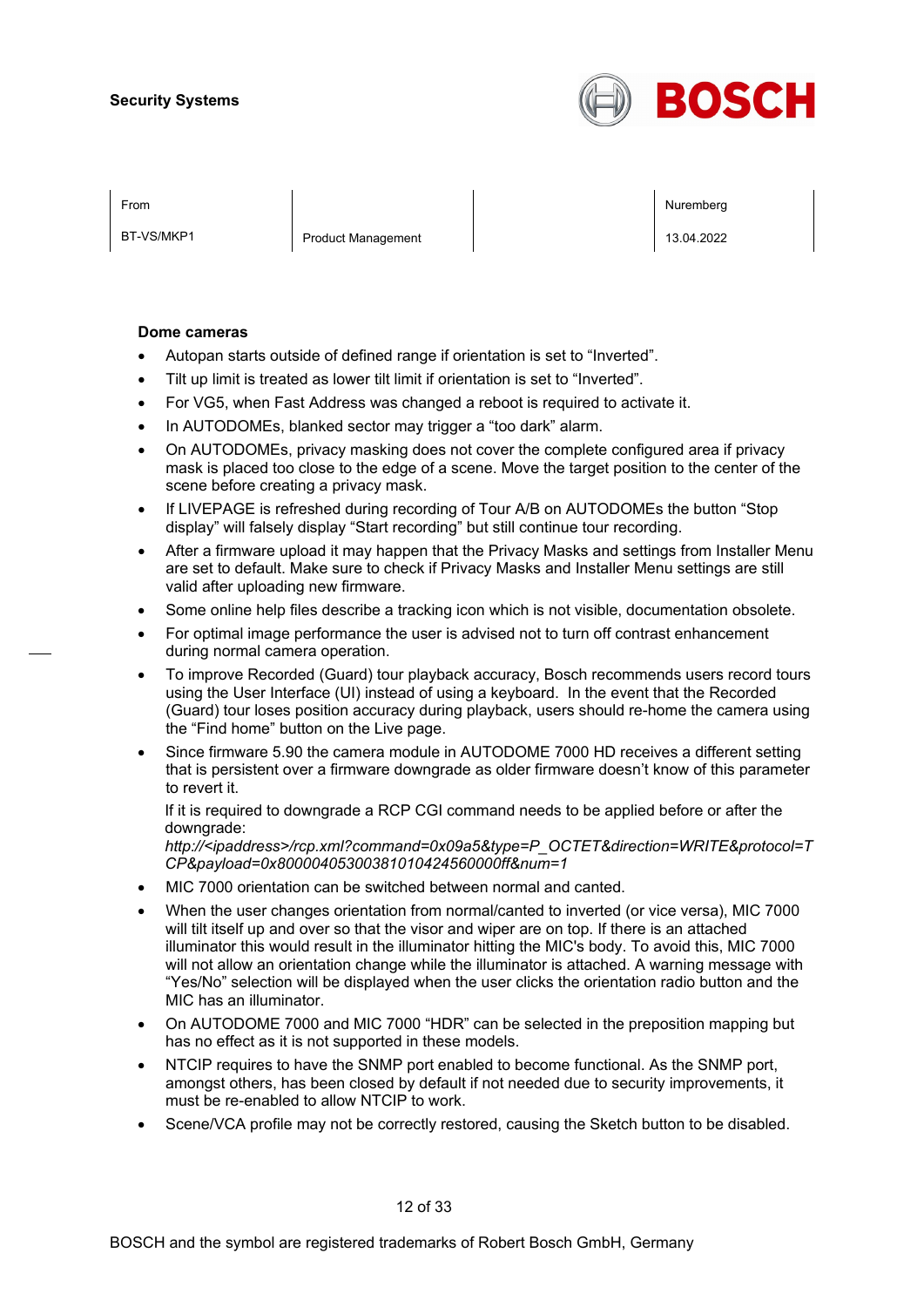

BT-VS/MKP1 Product Management 20022

From Nuremberg (Nuremberg ) and the contract of the contract of the contract of the contract of the contract of the contract of the contract of the contract of the contract of the contract of the contract of the contract o

#### **Miscellaneous**

- After reboot, the system time re-synchronisation may be delayed up to 9 seconds for SNTP respectively up to 14 seconds for time server protocol.
- AAC audio timestamps for UDP live video streams as well as for recording streams are based on 90 kHz instead of 16 kHz to ensure compatibility with Video SDK. AAC audio timestamps for TCP live video streams are based on the standard 16 kHz timestamps. Standard players should connect to live video with AAC audio using TCP.
- After changing the selectable camera mode via alarm input the switch back to a previous mode doesn't work anymore.
- Firmware upload stops recording when it fails or is terminated.
- After downgrade configuration integrity cannot be ensured and settings need to be checked or re-configured. Sometimes even a factory default might be required, which is anyway recommended after a firmware downgrade.
- When a configuration file is loaded to an incompatible camera, e.g. a configuration file from a HD camera loaded onto a VGA camera, encoder settings might become invalid and need to be re-configured.
- Uploading a configuration file from a different camera platform may result in unpredictable behaviour.
- If it shall be checked if the image is not frozen, use milliseconds timestamp to verify.
- Intelligent Defog default is OFF under "Low bitrate" scene mode.
- When combining CPU-intensive functions like e.g. encryption, watermarking, or dual recording, with high quality and high frame rate encoder settings, tuning of encoder profile settings might be required to avoid overload situations.
- No time change is allowed during the time when the "hour is repeated".
- Maintenance log file creation and download requires some time, though there is no progress indication, and needs to be waited for completion.
- Millisecond stamping on 60 fps cameras is refreshed with 30 Hz only, updating only every second frame.
- JPEGs with VCA overlay are not fully synchronized. Shapes might be slightly off.
- Dual-ROI behaviour is changed since 6.50 to ask explicitly for the second exclusive stream. Therefore, web browsers do not get the second Dual-ROI stream anymore with opening a second window due to not requesting the exclusive stream. Clients like Video Security Client or apps are not affected.
- RCP and HTTP commands from ATSL script use HTTP basic authentication. In order to send commands to an external password protected device, basic authentication needs to be actively allowed in the receiving device.

Please check the respective release letter of a camera for further device-specific restrictions.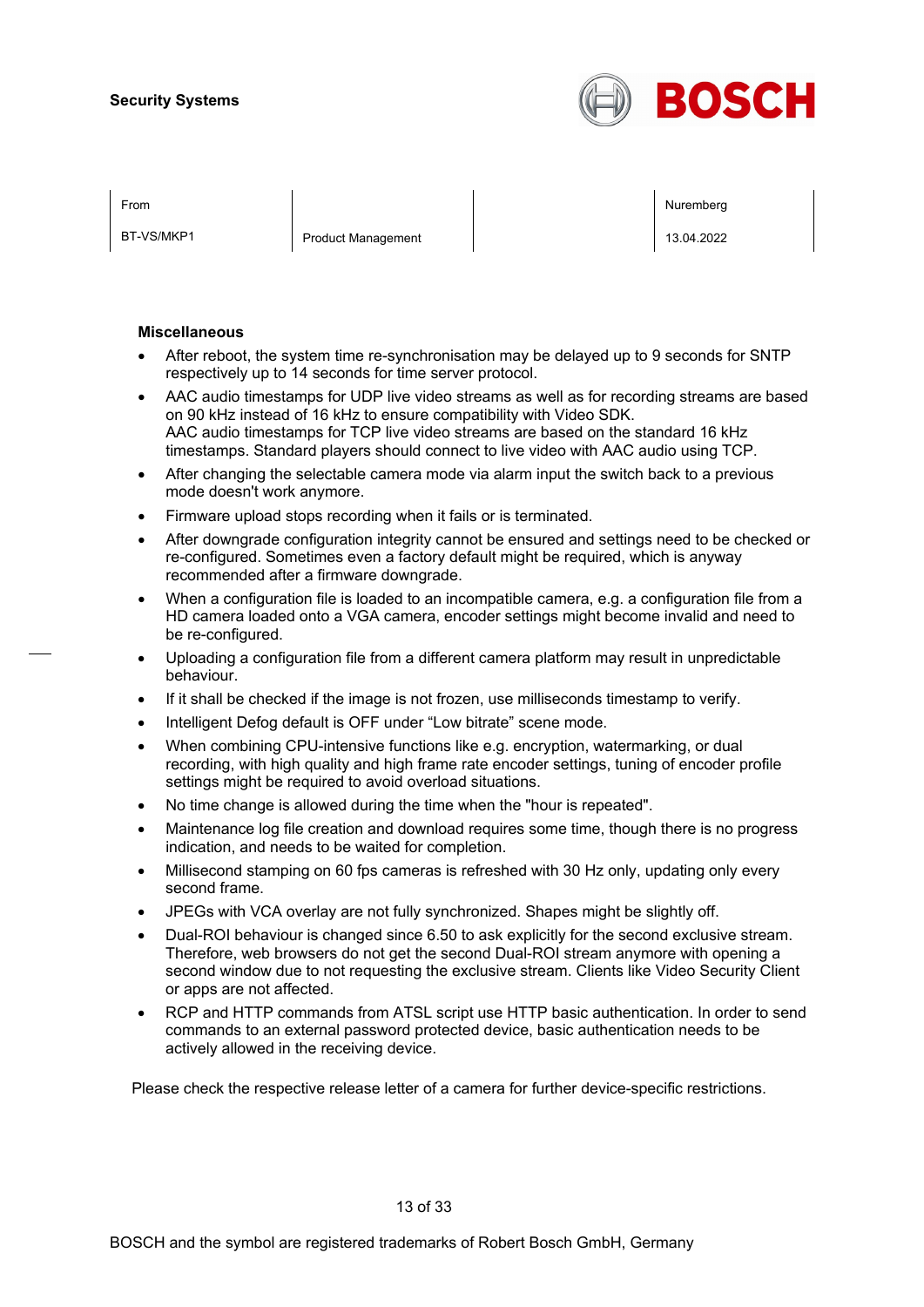

BT-VS/MKP1 Product Management 20022

From Nuremberg (Nuremberg ) and the contract of the contract of the contract of the contract of the contract of the contract of the contract of the contract of the contract of the contract of the contract of the contract o

## **7 Previous Revisions**

## *7.1 Changes with 7.10.0095*

- An issue is fixed where auto-focus and auto-iris via NTCIP were not operating correctly on AUTODOME IP 7000i.
- An issue is fixed where wiper control via NTCIP was not working.
- An issue is fixed where SRTP/RTSPS over port 9554 was not working.

During a penetration test, Kaspersky Lab, who was contracted by Bosch for IP camera security maturity certification, detected some vulnerabilities which required immediate actions to ensure the security of installations using our cameras.

For more details refer to our Security Advisory BOSCH-SA-478243-BT, published at our Security Advisory web page

<https://www.boschsecurity.com/xc/en/support/product-security/security-advisories.html> or visit our PSIRT website at [https://psirt.bosch.com.](https://psirt.bosch.com/)

- An issue with reflected XSS in URL handler is fixed (CVE-2021-23848).
- An issue with denial of service due to invalid web parameter is fixed (CVE-2021-23852).
- An issue with improper input validation of HTTP header is fixed (CVE-2021-23853).
- An issue with reflected XSS in page parameter is fixed (CVE-2021-23854).

## *7.2 Changes with 7.10.0076*

- An issue is fixed where ONVIF conformance could not be successfully tested.
- An issue is fixed where an outdated VCA calibration tab was displayed.
- A security vulnerability in the RCP+ server is fixed.
- HTTP digest authentication is set as default.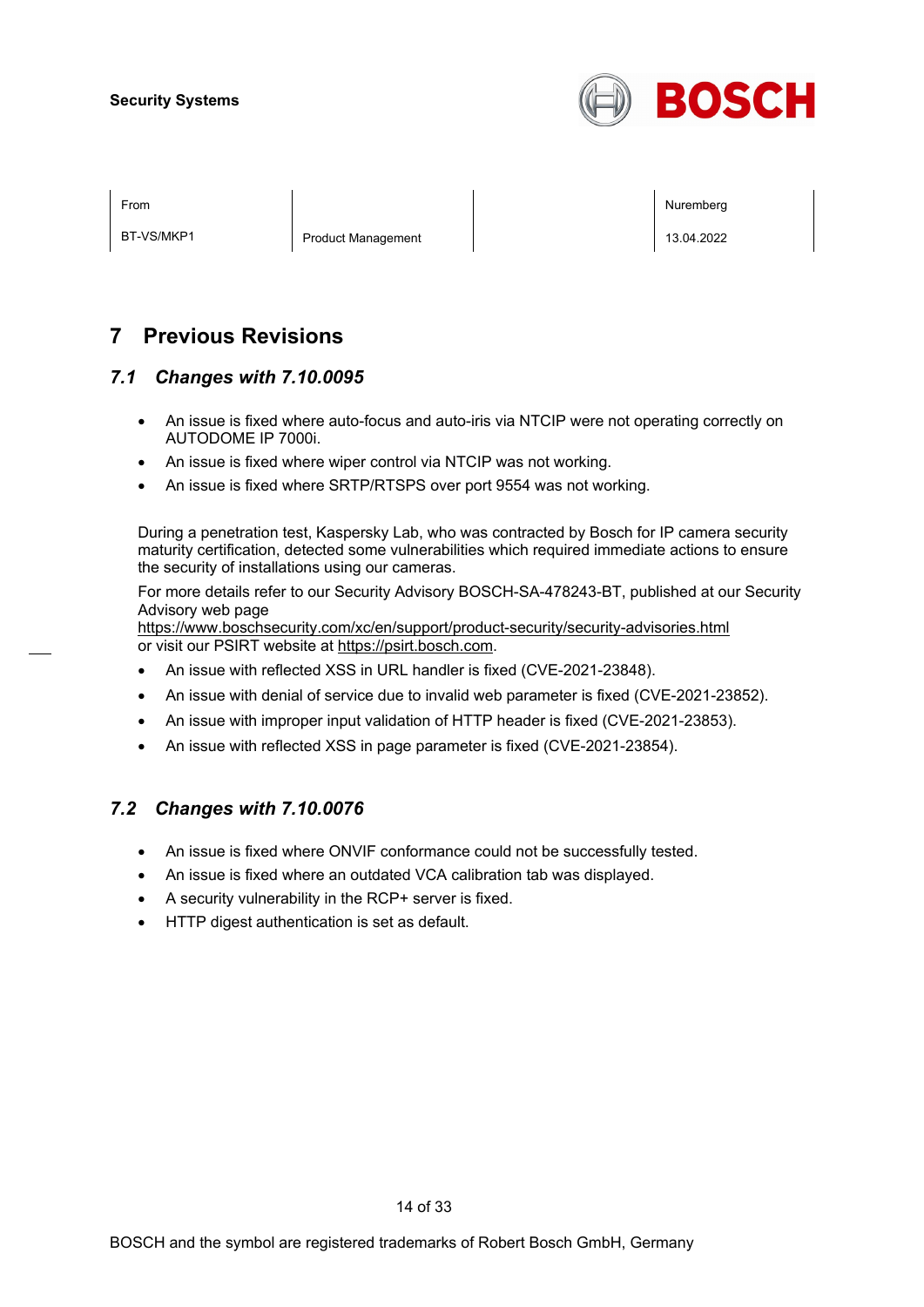

BT-VS/MKP1 Product Management 20022

From Nuremberg (Nuremberg ) and the contract of the contract of the contract of the contract of the contract of the contract of the contract of the contract of the contract of the contract of the contract of the contract o

## *7.3 New Features with 7.10.0074*

- A dashboard, available under service permissions, provides a compact but extensive view on parameters that might be especially helpful for troubleshooting. An export function provides even more details than displayed on the dashboard page.
- Scene mode names in fixed cameras have been adapted to reflect their intended use cases better and synchronized between fixed and moving cameras. Scene modes settings have been tuned accordingly to better match their intended applications.
- IP address can now be changed dynamically during runtime, not requiring a reboot cycle anymore. This allows for quarantine network transition on 802.1x network configurations as well as for dynamic IP address assignment from DHCP.
- Support of China GB/T 28181 has been updated to comply with 2016 standard.
- AES encryption on RTP connections is now possible, allowing encrypted UDP multicast connections in a BVMS setup.
- Default value for TLS has been set to version 1.2 to increase security by default. This may cause incompatibility with older client applications.
- Session cookie has been secured by default, disallowing authentication forwarding to MPEG ActiveX and other applications, like replay via Video Security Client. Re-authentication is required for these applications when called out of the web browser despite an already authenticated browser session.
- An option to export from RAM recording buffer allows recording exports on the fly without requiring an SD card or external iSCSI storage.
- A separate hostname setting is introduced. For backward compatibility, the hostname setting is still pre-filled from entries in the camera and unit name fields but can then be configured independently.
- Multicast connections for audio streams are now supported.
- An auto back-focus command is introduced to initiate an auto back-focus adjustment cycle without the need for entering the Lens Wizard.
- The alarm rule output options on MIC are enhanced by AUX 68 "White Light ON".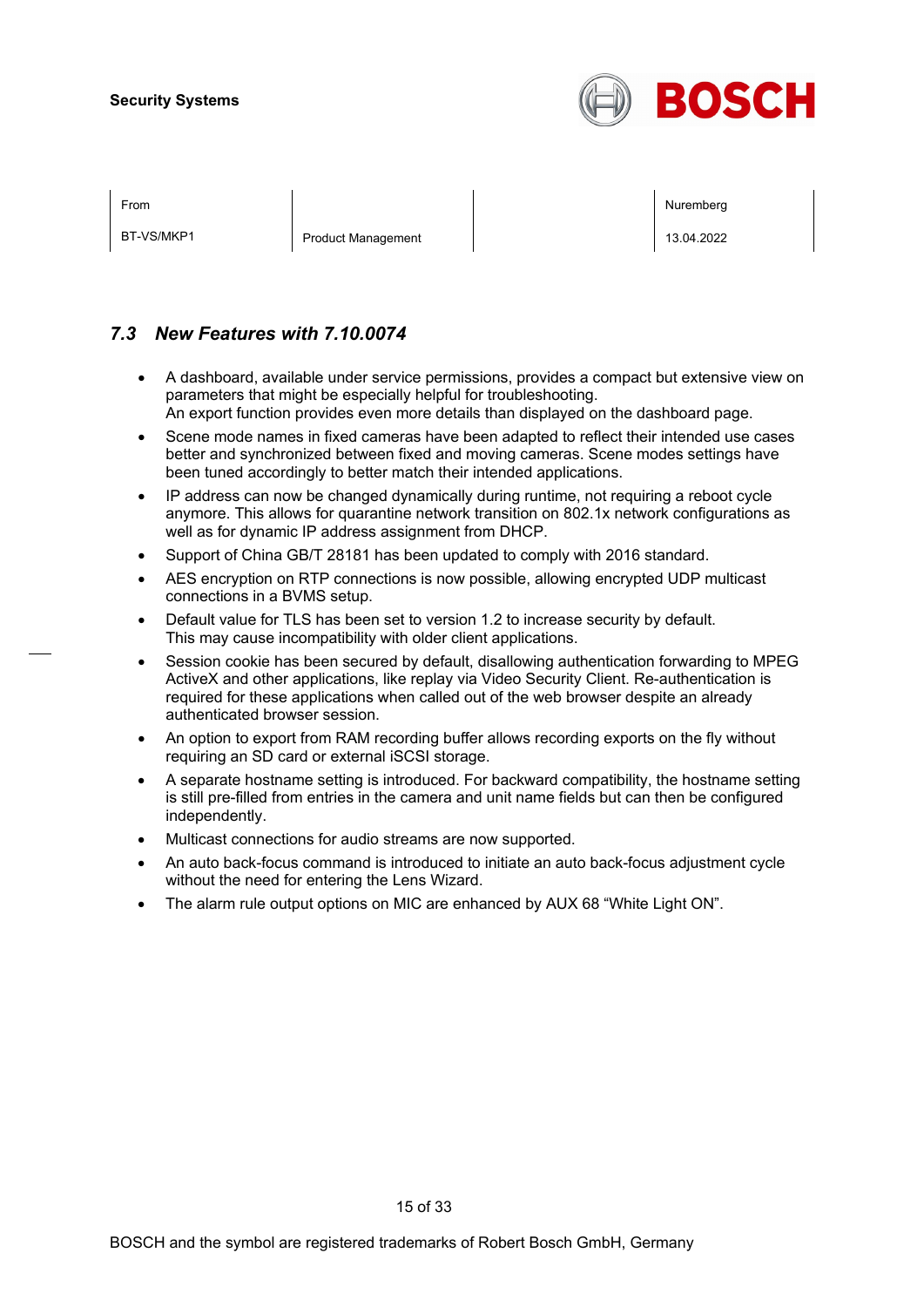

BT-VS/MKP1 Product Management 20022

From Nuremberg (Nuremberg ) and the contract of the contract of the contract of the contract of the contract of the contract of the contract of the contract of the contract of the contract of the contract of the contract o

## *7.4 Changes with 7.10.0074*

- An issue is fixed where too small pre-alarm recording buffers caused sporadic error messages.
- An issue is fixed where sporadically a wrong Ethernet link mode was detected.
- An issue is fixed where empty connections could be established using an obsolete URL.
- An issue is fixed where sequence numbers in metadata RTP streams were wrong after VCA was reconfigured.
- An issue is fixed where no folder could be added to a Dropbox account.
- An issue is fixed where device could not be registered in Remote Portal anymore.
- iSCSI MSS setting has been removed.

## *7.5 Changes with 6.61.0025*

- An issue is fixed where the pan polarity from positioning via ONVIF was reversed.
- An issue is fixed where VCA counters were reset when VCA editing was started.
- An issue with a broken certificate chain in the "originally Bosch manufactured" certificate used for HTTPS by default has been fixed. Corrupt certificates will be repaired.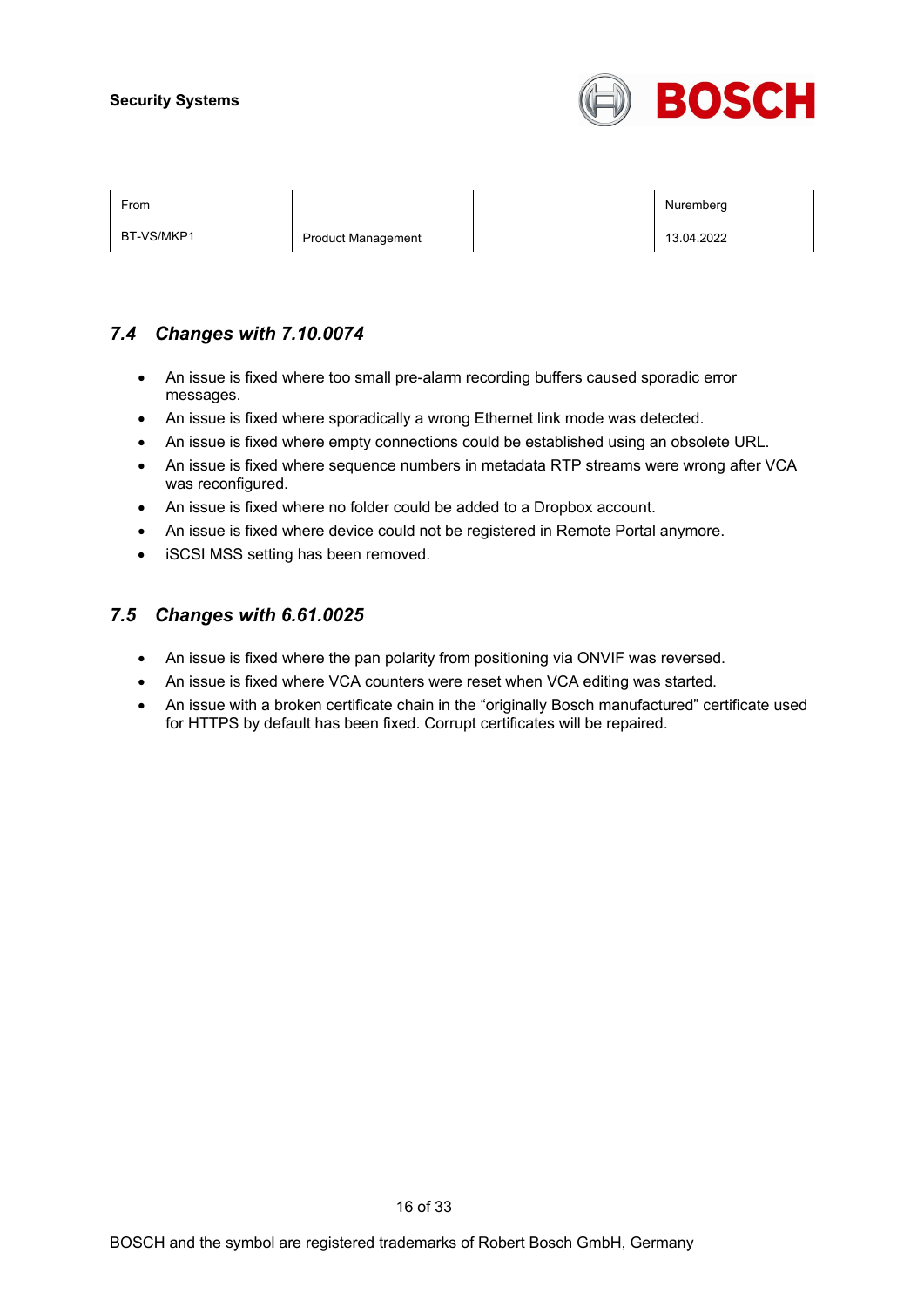

BT-VS/MKP1 Product Management 20022

From Nuremberg (Nuremberg ) and the contract of the contract of the contract of the contract of the contract of the contract of the contract of the contract of the contract of the contract of the contract of the contract o

## *7.6 New Features with 6.60.0065*

#### **Security**

- Manual and automatic logout functionality added to the web browser interface:
	- $\circ$  A "Logout" button is available in the blue navigation bar between "Links" and help icon.
	- $\circ$  A timeout in minutes for the browser session can be defined via the Web Interface -> 'Live' functions menu.
- Enhancements for Alarm Task Scripting:
	- o A seal break event can be used to trigger alarm task scripts.
	- o An SD card lifespan alarm can be used to trigger alarm task scripts.
- Enhancements for SNMP:
	- o A seal break event can trigger an SNMP trap.
	- o An SD card lifespan alarm can trigger an SNMP trap.
	- o An event from the Embedded Login Firewall can trigger an SNMP trap.

#### **Moving cameras**

- A "snap to area" function is added to allow selection of a new image area that the camera zooms to. The rectangle to define the area can be drawn over the video by holding "CTRL".
- Inactivity period selection for moving cameras is extended up to 24 hours.

#### **ONVIF**

• Signalling of 'idle object' is added to the ONVIF metadata stream.

#### **Miscellaneous**

- Genetec Stratocast cloud is supported.
- IGMPv3 enhancements to support source-specific multicast (SSM) scenarios.

#### **VCA**

• An object that triggered an alarm is marked accordingly and displayed in orange color for a short period to allow easier visual detection.

For details on enhancements and changes in Intelligent Video Analytics and Essential Video Analytics, please refer to the separate release notes.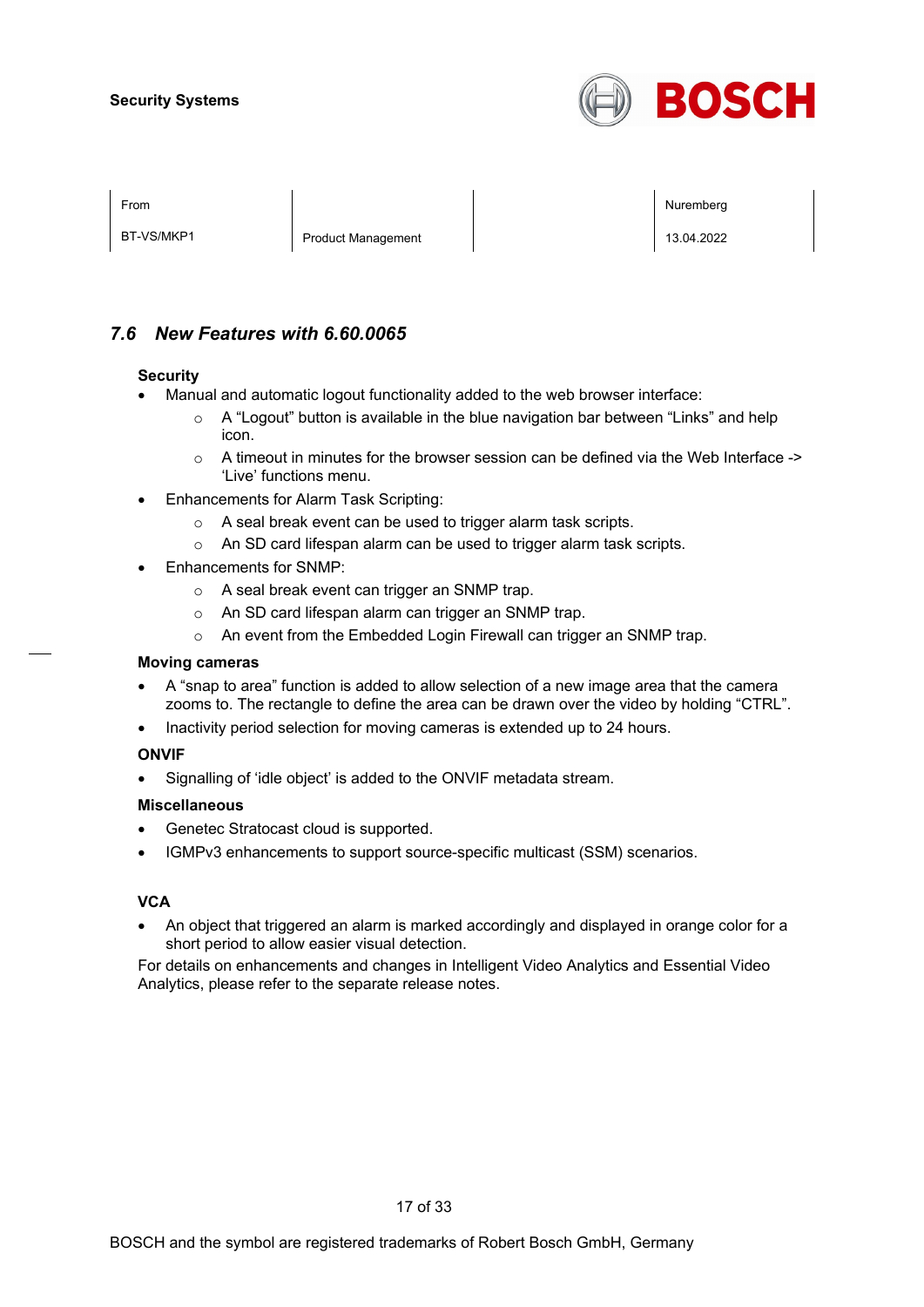

| I |  |
|---|--|
|---|--|

BT-VS/MKP1 Product Management 20022

From Nuremberg (Nuremberg ) and the contract of the contract of the contract of the contract of the contract of the contract of the contract of the contract of the contract of the contract of the contract of the contract o

## *7.7 Changes with 6.60.0065*

- An issue in a multipathing scenario, where during start-up 802.1x EAP/TLS caused iSCSI recording to use the alternative path, is fixed.
- An issue where the ONVIF metadata stream occasionally stopped is fixed.
- Remote recording on CPP-ENC devices is fixed but requires CPP-ENC devices to run FW 5.97.13 or higher because of the recently added security features, which impact RCP+ communication and password handling.
- The default use of 1024 bit RSA keys for self-signed certificate generation is limited to cameras with older hardware that would require time-extensive 2048 bit key generation in software. On all cameras with hardware acceleration a minimum length of 2048 bit is used for RSA keys by default. Certificates with 2048 bit keys can be used on all cameras.

## *7.8 Changes with 6.51.0028*

• This version includes a fix for a recently discovered security vulnerability CVE-2018-19036. The vulnerability potentially allows the unauthorized execution of code on the device via the network interface. Bosch rates this vulnerability at 9.4 (Critical) and recommends customers to upgrade devices with updated firmware versions. For detailed information please refer to the published Security Advisory BOSCH‑2018‑1202‑BT.

## *7.9 Changes with 6.51.0026*

- Password reset mechanism changed
	- $\circ$  Clearing passwords of all three legacy users was changed to only reset/change the password for the user 'service' to 'service', while passwords of all other users including 'live' and 'user' as well as other 'service' users stay unchanged.
	- $\circ$  The user can then logon to the camera using user 'service' with password 'service'. He should then change the password for the service user again.
- Audio function issue fixed when using Video Security app along with AUTODOME IP 7000 series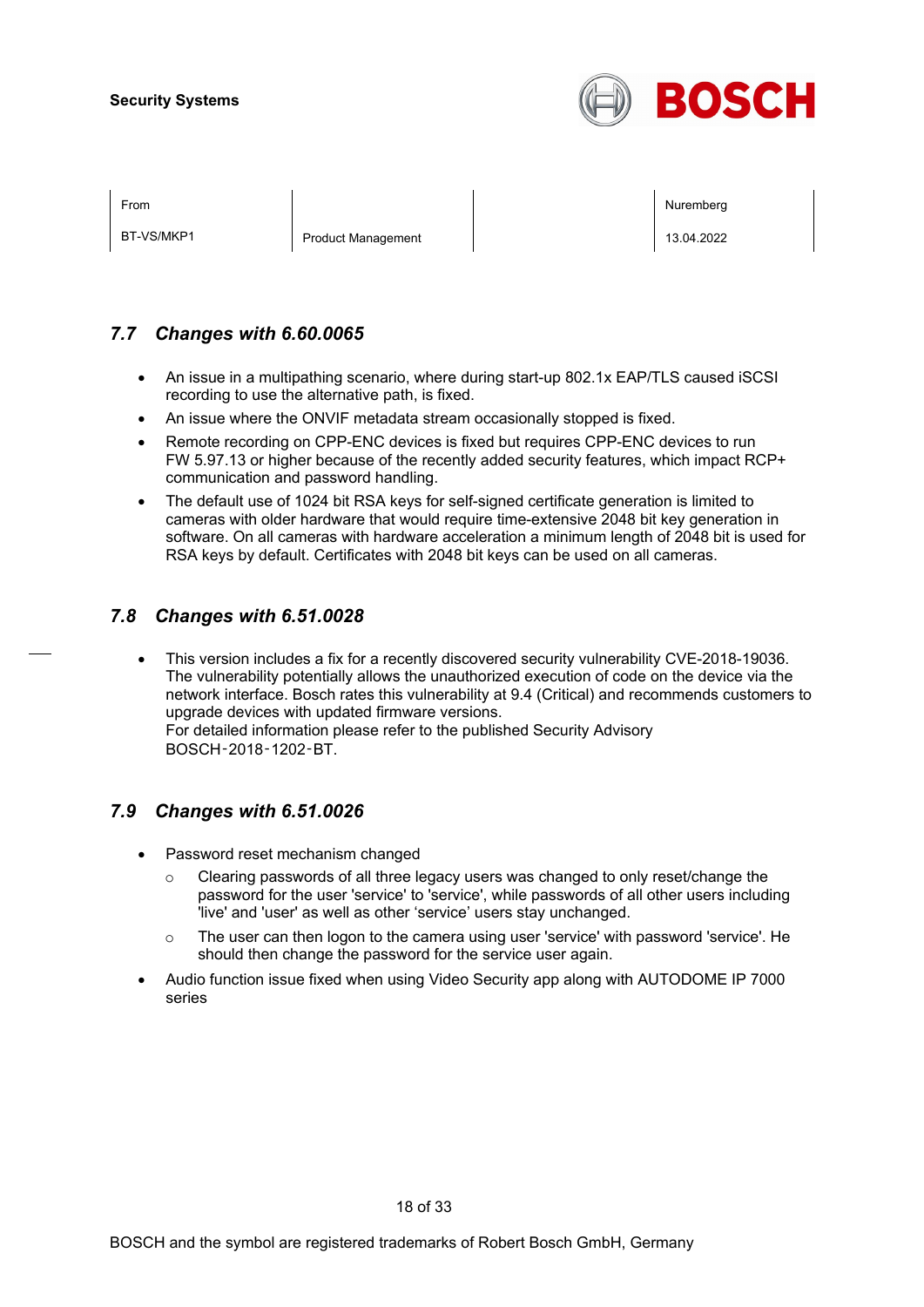

BT-VS/MKP1 Product Management 20022

From Nuremberg (Nuremberg ) and the contract of the contract of the contract of the contract of the contract of the contract of the contract of the contract of the contract of the contract of the contract of the contract o

## *7.10 New Features with 6.50.0128*

#### • **Intelligent Streaming enhancements**

- $\circ$  Statistics pages have been added for live and recording streams. These provide guidance for optimally adjust bitrate and quality settings, and make judgement on averaging easier in order to optimize storage consumption.
- o Intelligent Streaming configuration parameters in encoder profiles are now grouped.

#### • **Highly reliable SD card recording with life cycle monitoring**

Industrial SD cards which provide wear level data can be monitored for their health and expected lifetime, providing much more reliable SD card recording. Three vendors have been tested and qualified:

- o Sony
- o SanDisk
- o Micron

Due to the high dynamic in the SD card market, no direct reference to the models is given. Latest Industrial SD cards from all three vendors support this feature.

- **ONVIF Profile T is now supported**
- Current gain value is visualized in video preview window.
- The ID out of the best face detection is attached to the JPEG filename when posted via FTP and also added to the metadata stream to allow searching.
- SNI support has been added to improve load-balancing for cloud-based solutions.

#### **Security features**

• **Software Sealing**

The camera configuration can be 'sealed' once it should not be changed anymore. Any change of the sealing status and any change to static configuration, accidentally or intentional, will break the seal, creating an alarm message that can be used by the video management system to launch an appropriate alarm scenario.

All modifications affecting the sealing status are logged separately.

- Firmware files are now encrypted.
- Files received via HTTP upload are checked for correct size.
- "Secure renegotiation" is signalled in TLS.
- In case of certificate user authentication, the clock base is re-adjusted, e.g. after battery loss.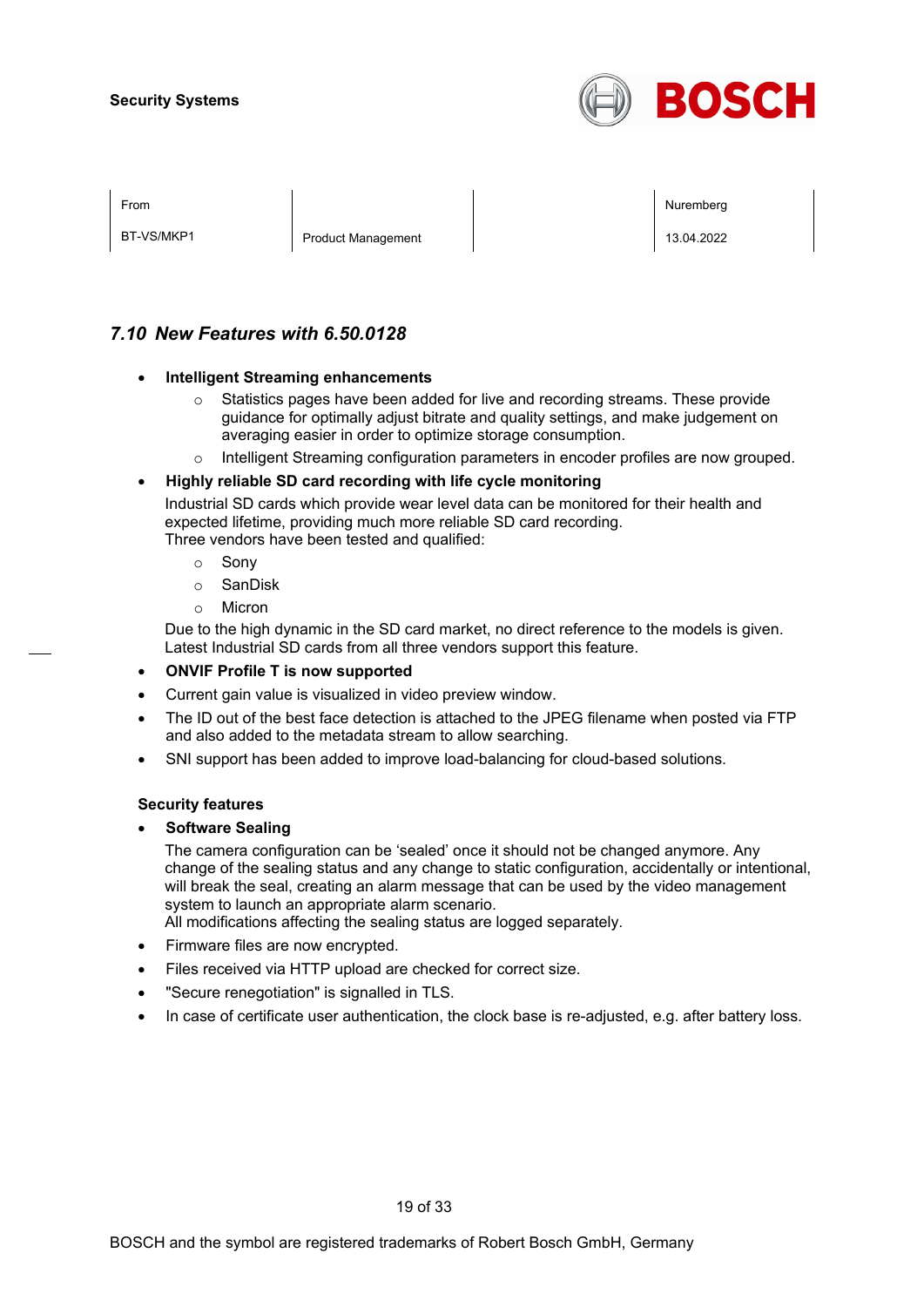

BT-VS/MKP1 Product Management 20022

From Nuremberg (Nuremberg ) and the contract of the contract of the contract of the contract of the contract of the contract of the contract of the contract of the contract of the contract of the contract of the contract o

## *7.11 Changes with 6.44.0020*

- Cipher suites were enhanced by TLS\_ECDHE\_RSA\_WITH\_AES\_128\_CBC\_SHA256.
- An issue with simultaneous multicast streams, introduced with FW 6.43, has been fixed.
- An issue with ONVIF SetImageSettings, where incorrect settings could be applied when an unsupported namespace was used, has been fixed.
- An issue with ONVIF IVA messages suspended, when more than one IVA rule was configured, has been fixed.
- An issue with VCA calibration lost after image rotation has been fixed.
- An issue with EAP-TLS certificates with CRL extension, intermittently prohibiting authentication, has been fixed.
- An issue with panoramic cameras, where pre-positions could not be set in the web interface when in on-board dewarping mode, has been fixed.
- Various smaller issues have been fixed.

## *7.12 New Features with 6.43.0027*

- ITS versions of AUTODOME and MIC cameras can be enabled to allow NTCIP protocol over serial interface.
- A possibility to increase the Power-over-Ethernet (PoE) demand signalled via LLDP has been added. This may help to optimize the power management on switches and e.g. also eases to use the cameras in outdoor housings with PoE-powered heating systems.
- IGMP version can now be set to a specific version. Automatic detection is still default.

## *7.13 Changes with 6.43.0027*

- Improvements on Multipathing support for storage devices.
- Various smaller issues have been fixed.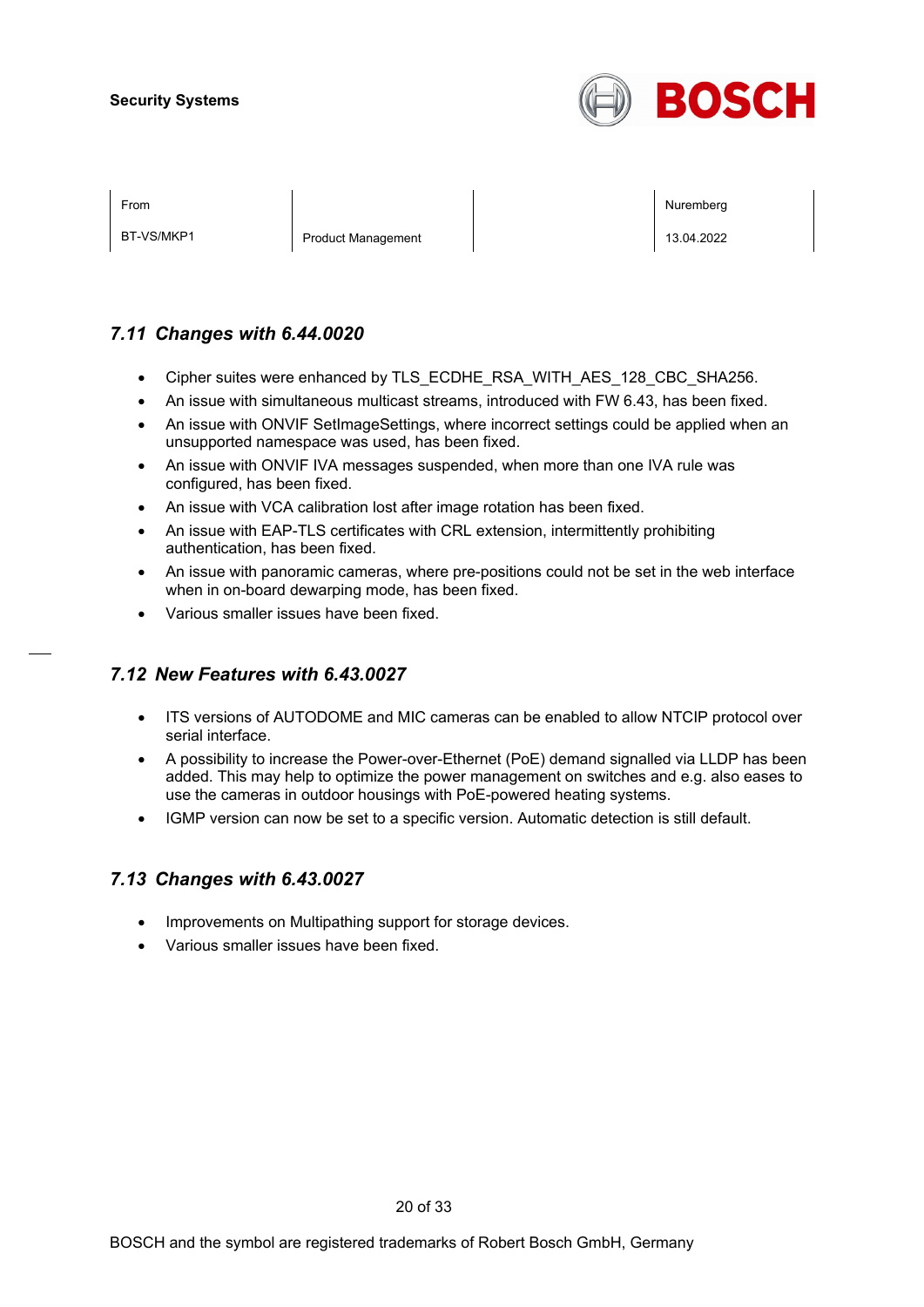

BT-VS/MKP1 Product Management 20022

From Nuremberg (Nuremberg ) and the contract of the contract of the contract of the contract of the contract of the contract of the contract of the contract of the contract of the contract of the contract of the contract o

## *7.14 Changes with 6.42.0021*

- Stronger user name and password policy is enforced. The following rules apply:
	- o User names must be at least five (5) characters long.
	- o User name and password must not be identical.
	- o A password must consist of minimum eight (8) characters.
	- o A password must contain both upper-case and lower-case letters.
	- o A password must include one or more numerical digits.
	- o A password must include at least one of these special characters:  $! ? " \# \$ \% () \$   $] \$   $" + - = . , ; \' \_ | \sim \$ Other special characters (like space  $@:<>$  ' & etc.) are not supported.
- Multicast discovery port is now configurable via browser interface.
- An issue where sporadically no video was shown after power cycle has been fixed.
- An issue where Automatic Network Replenishment ANR failed when SD card is broken has been fixed.
- Improved behavioural response on denial of service attacks.
- Various ONVIF communication issues have been fixed.
- Various smaller issues have been fixed.

## *7.15 Changes with FW 6.41.0037*

- MIC 7000 only: Robustness enhancement for the position feedback logic. This enhancement makes sure that various problems that could occur when specific operations were used in combination with specific command inputs are fixed. This enhancement applies to the following operations: Absolute Position, Privacy Masks, Auto-pivot, Saving Prepositions, Sector Titles, Azimuth/Elevation, and Compass.
- AUTODOME IP 7000 series and MIC IP 7000 series noise reduction improved for low-light conditions.
- Various smaller issues have been fixed.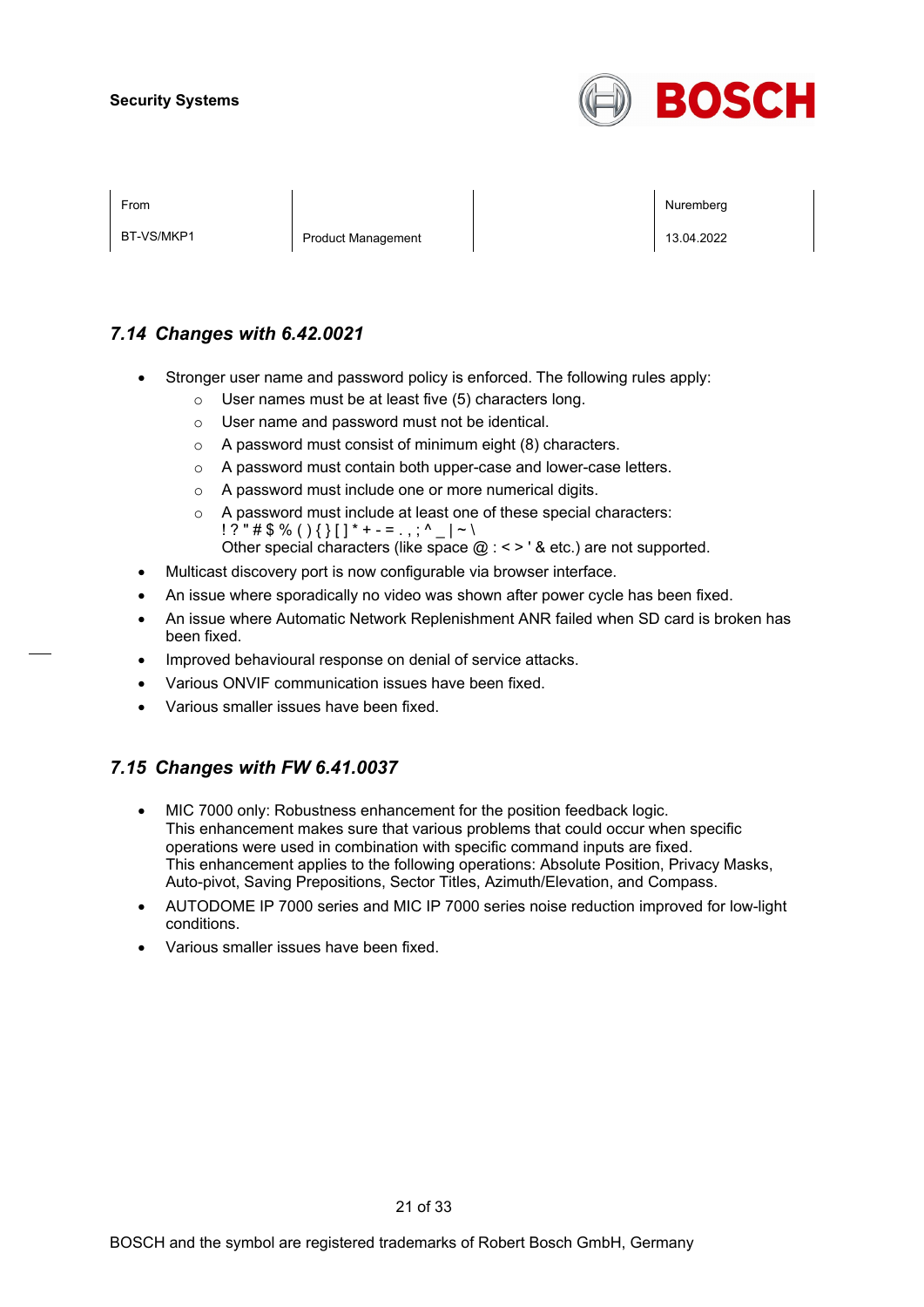

BT-VS/MKP1 Product Management 20022

From Nuremberg (Nuremberg ) and the contract of the contract of the contract of the contract of the contract of the contract of the contract of the contract of the contract of the contract of the contract of the contract o

## *7.16 New Features with FW 6.40.0240*

#### **Intelligent Streaming**

- Intelligent Streaming is a combination of features and functions to optimize bitrate consumption of recorded video. It benefits from improved noise reduction in still areas of the image, an average noise level communicated to the encoder, larger GOP size, strong use of prediction in case of B slices, and dynamic tuning of quantization parameters (QP) in the encoder.
- The strength of the bitrate optimization can be set via 5 levels. Savings can be up to 80% but are strongly scene-dependent.
- Intelligent Streaming is disabled by default. Some scene settings and noise conditions may cause the bitrate to rise when enabled, so conditions need to be checked to ensure bitrate savings.

#### **Security**

- Password enforcement
	- $\circ$  New cameras with this firmware installed will only become operable after the password for the administration level (user "service") has been assigned.
	- $\circ$  Other users "user" and "live" will only become accessible after the administrator assigned passwords to them.
	- $\circ$  Cameras which are updated to this firmware from a version lower than 6.40 will not change their behaviour and remain at their former protection level unless reset to factory defaults.
- Signed firmware file enforcement Only Bosch-signed firmware will be accepted by the camera without compromises. A downgrade to a non-signed firmware is not possible anymore.
- Data encryption on iSCSI storages
	- $\circ$  The payload on an iSCSI drive is encrypted using a symmetric XTS encryption scheme (block encryption).
	- $\circ$  The camera uses a number of public keys to asymmetrically encrypt the XTS key for multiple receivers. These public keys are maintained in the certificate store via certificates. Usage can be defined as for "recording1" and/or "recording2".
	- o Payload encryption is possible on SD cards as well as on external iSCSI storage.
	- $\circ$  A client that shall be allowed to replay this footage must have its cert/key registered and activated.
	- $\circ$  The Video Recording Manager (VRM) may also be a receiver to decrypt the payload data for replay.
- SRTP payload encryption for live and replay SRTP provides payload encryption of UDP streams via TLS, similar to what HTTPS does by using TLS for TCP streams. Also encrypted multicast connections are possible.
- SNMPv3 support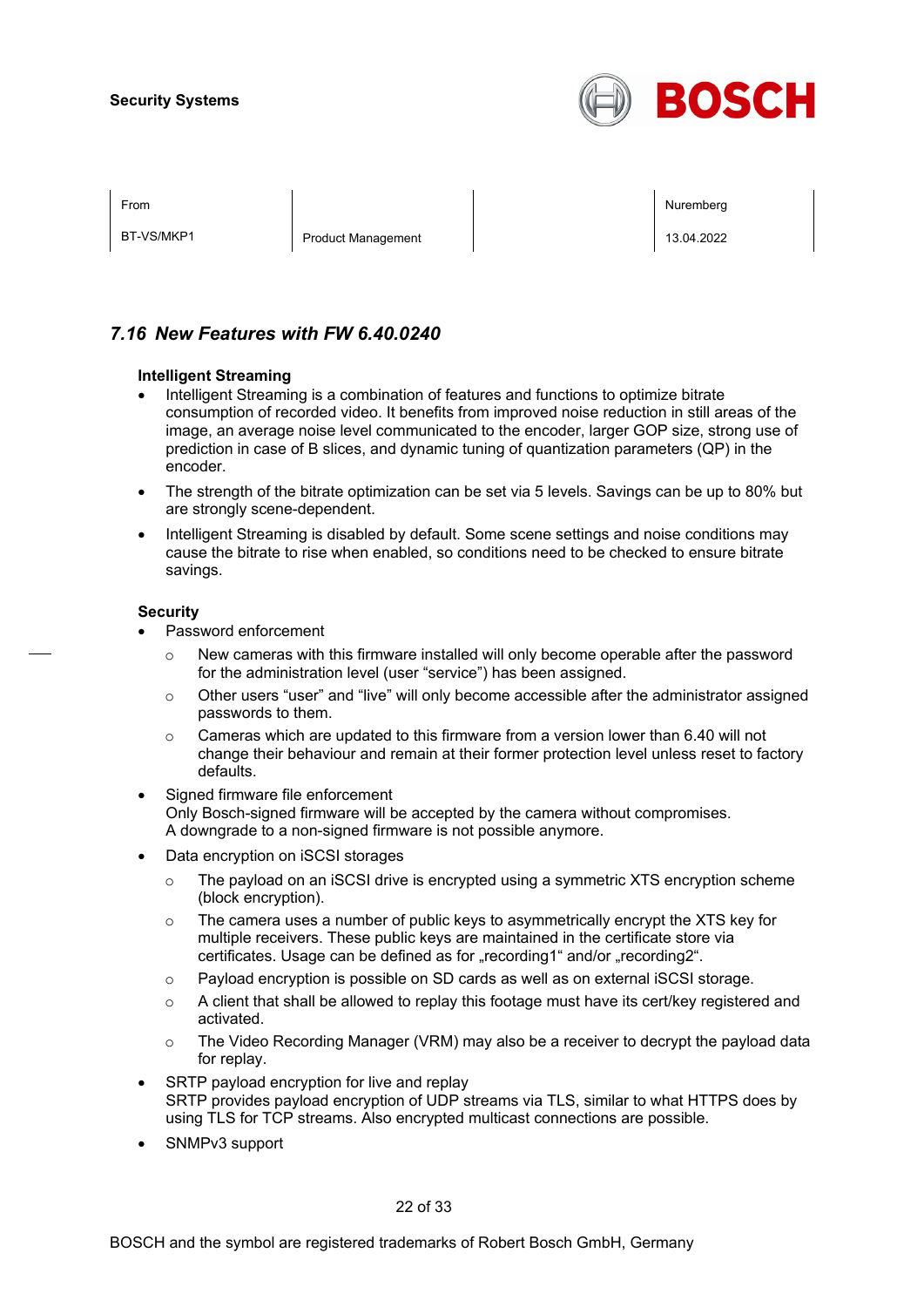

BT-VS/MKP1 Product Management 20022

From Nuremberg (Nuremberg ) and the contract of the contract of the contract of the contract of the contract of the contract of the contract of the contract of the contract of the contract of the contract of the contract o

- $\circ$  New alternative SNMP support provides encryption and authentication. This new service will provide pure MIB-II access.
- $\circ$  Legacy functions, like NTCIP support or mapping of dedicated RCP commands to SNMP Enterprise MIB nodes, are only provided with existing SNMPv1 implementation.
- Certificate revocation list (CRL) support
- To improve usability and provide a more compact overview, the web user interface for the certificate store has been updated. It now allows direct tagging of certificates for usages. The former split into two areas (Files and Usage) is removed.
- Stronger encryption and password protection for configuration file
	- o The configuration file is encrypted and password-protected before download.
	- o The user as the owner of this configuration file is prompted for the password.
	- o The password is required when the configuration file is uploaded to a camera.
	- $\circ$  The configuration file is encrypted using standard mechanisms but not intended to be opened or modified by the user, thus the encryption key itself is kept internal and not exposed.
- Stronger encryption for maintenance log file The maintenance log file as being used in tech support cases is encrypted with a Bosch public key. Only tech support staff is authorized to decrypt and open the file.
- The minimum TLS version can be defined, e.g. to avoid vulnerabilities from TLS 1.0 and 1.1.
- The Telnet console has been completely removed and is substituted by a new logging facility providing:
	- $\circ$  A more structured output including timestamp, severity and module sources
	- o Search and filtering for specific events via web user interface
	- o Direct output to a syslog server
	- o Configuration to produce similar "debug" printouts for tech support as previously
- Consolidation of running services, visualized on new page "Network Services". Only those services (HTTP, HTTPS, RTSP, RCP, iSCSI, NTP, discovery, ONVIF discovery) are running which are required for activated functionality. All other services (FTP, SNMP, UPnP, GB/T 28181) and their respective ports are deactivated.
- The password unlock functionality (support recovery option) can be disabled.
- CHAVE cameras
	- $\circ$  Multiple trusted issuers are now allowed for client certificate authentication.
	- $\circ$  An option to not wipe the SXI certificate when a factory default is issued has been added.

#### **Imaging**

• Improved noise filtering in still scenes.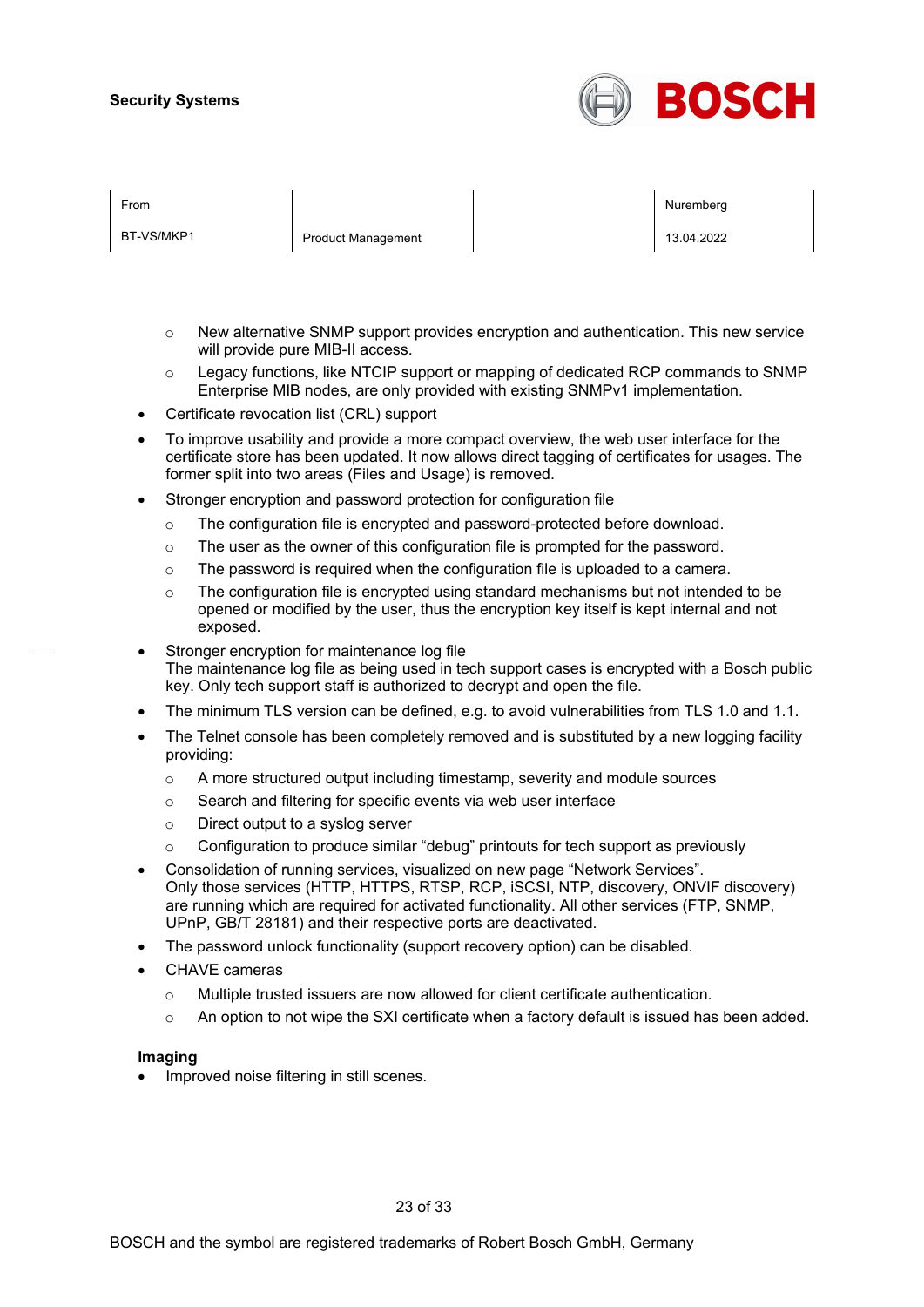

BT-VS/MKP1 Product Management 20022

From the second contract of the second contract of the second contract of the second contract of the second contract of the second contract of the second contract of the second contract of the second contract of the second

#### **VCA**

For details on VCA 6.40 please refer to the separate release notes of Essential Video Analytics or Intelligent Video Analytics.

#### **ONVIF**

- ONVIF manual iris and focus controls added.
- Feature coverage of the ONVIF metadata stream has been extended to include e.g. object classes, object shape polygons, faces, flame and smoke detection info.
- Profile G support
	- o Recording start and control has been added.
	- o Recording search and replay functionality has been added.
	- o Tested with ONVIF Device Test Tool 16.07 SR2 rev. 617.

#### **Miscellaneous**

- SMTP port is now configurable via web interface.
- Multipathing support for storage devices.
- User name from certificate for EAP-TLS is used as EAP identity, if provided.
- Dynamically colored privacy masks, depending on surrounding video added. This can be used to not distract the operator due to intense color, e.g. white privacy mask in night scene.
- Cameras can connect to the CBS Remote Portal installer service.
- New illuminators for MIC 7000 are supported.
- An event playback button has been added to the Live page to allow a quick playback of the last event in case there was an incident and the camera was connected remotely to check what happened instead of checking live and then go to the playback page.
- Default device date is set to firmware build time in case of invalid RTC time to avoid lock-out in case of certificate-based authentication.
- Dropbox API has been updated. The API used before was going obsolete on June 28<sup>th</sup>, 2017.

## *7.17 Changes with FW 6.40.0240*

- Compass indicator moved towards center to appear also in 4:3 resolutions.
- Installation Code has been enhanced with a block for crypto-coprocessor version indicators. The length of the Installation Code has been extended to 48 digits instead of only 44 digits.
- Improved certificate parser to support more attributes used e.g. by various mail providers.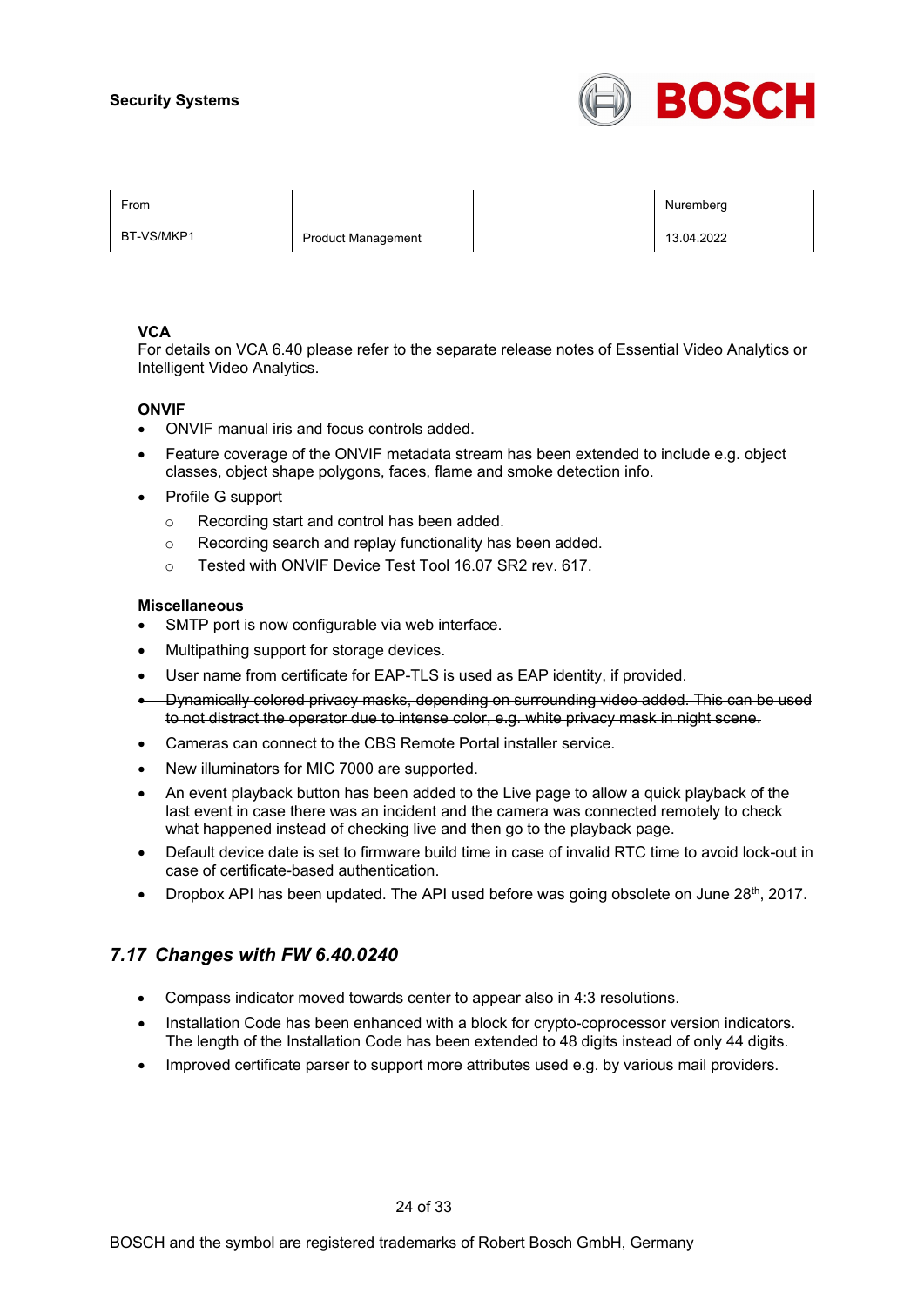

BT-VS/MKP1 Product Management 20022

From the second contract of the second contract of the second contract of the second contract of the second contract of the second contract of the second contract of the second contract of the second contract of the second

## *7.18 New Features with FW 6.32.0111*

#### **Imaging**

- Lens settings Near Focus Limits for day and night have been added.
- Sectors in dome cameras can be more flexible set to 4, 8, 12 or 16 (default).

#### **Security**

- Strengthened password policy:
	- $\circ$  New passwords must now be a minimum of 8 characters including special characters.
	- o Passwords are continuously demanded; message cannot be hidden anymore.
- For full support of HSTS, an option "HSTS plus HTTP redirection" has been added.
- Fallback to TLS 1.0 can be disabled.

#### **VCA**

• JPEG with VCA overlay is now also available in full screen view.

For details on VCA 6.30 please refer to the release notes of Essential Video Analytics or Intelligent Video Analytics.

#### **Miscellaneous**

- Improved user interface for 802.1x settings. Interface shows an EAP-MD5 password field and lists the EAP-TLS certificates with a link to the certificate store.
- Security coprocessor (TPM) version is listed in system overview.
- Aux and preposition widgets on Live page can be completely disabled in Web appearance settings.
- New capability "cluster group" has been introduced. MIC integrators can get the audio back channel capability on VIDEOJET connect 7000 from this cluster group.

#### **AUTODOME 7000**

• Mosaic privacy masks are supported in AUTODOME IP 7000 series.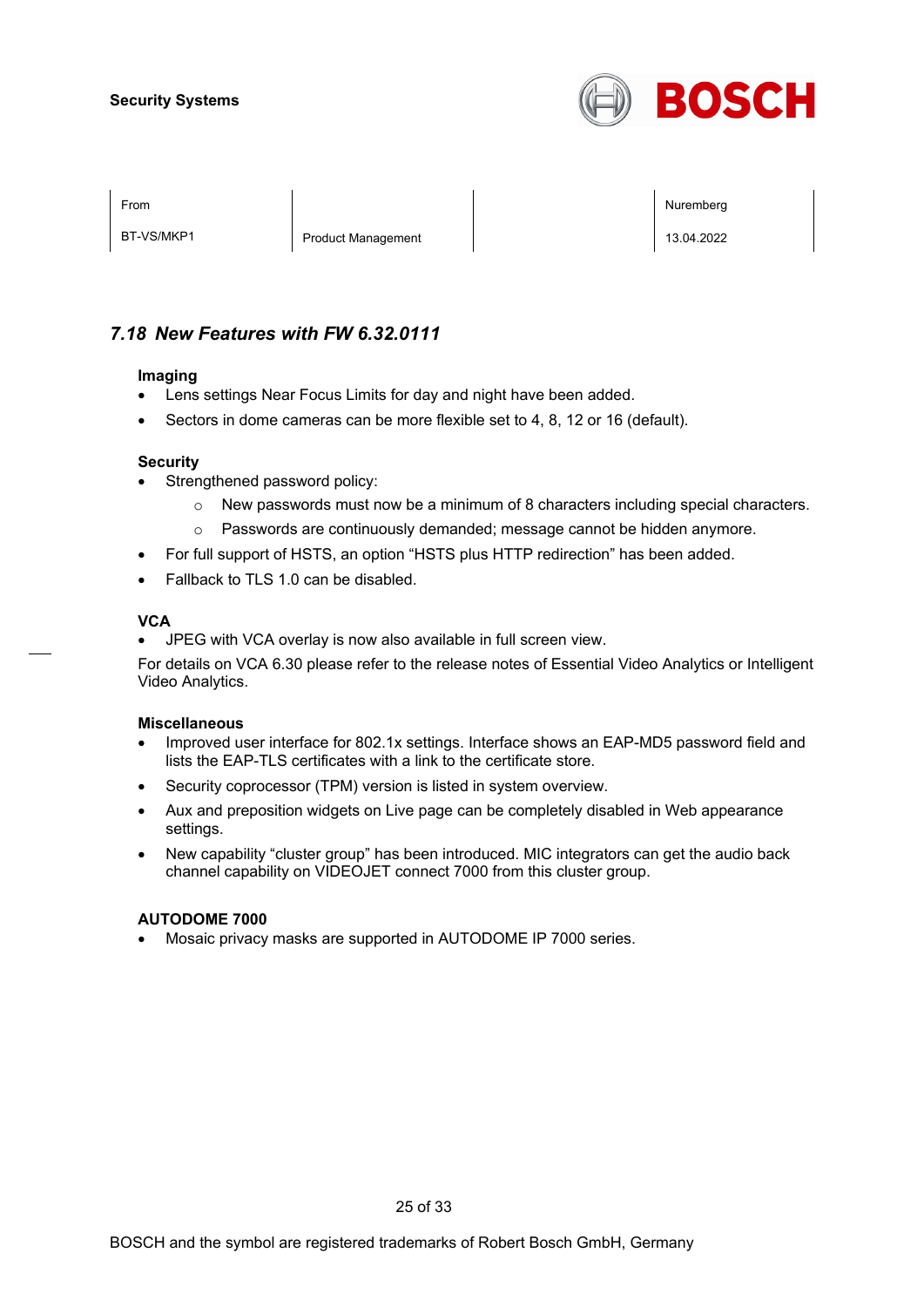

BT-VS/MKP1 Product Management 20022

From the second contract of the second contract of the second contract of the second contract of the second contract of the second contract of the second contract of the second contract of the second contract of the second

## *7.19 Changes with FW 6.32.0111*

- Limited frame rate stream capability names are presenting the frame rate as "skip" value, which is used as divisor in relation to the base frame rate. A value "skip 5" results e.g. in 12 fps if base frame rate is set to 60 fps, or in 5 fps if base frame rate is set to 25 fps.
- In preparation for ONVIF Profile Q support, planned for next major firmware release, the default setting for Automatic IPv4 address assignment has changed from "On" to "On plus Link-Local", a setting that had already been in the option list before. Though this might seem a small change, it may have an impact: The former default IP address 192.168.0.1 will virtually become obsolete. Instead, the camera will assign itself an auto-IP address out of the range 169.254.1.0 to 169.254.254.255 as long as there is no other IP address assigned by a DHCP server. *[\(https://en.wikipedia.org/wiki/Link-local\\_address\)](https://en.wikipedia.org/wiki/Link-local_address)* The advantage is that there are no more duplicate IP addresses, which is considered prohibited in a network.
- VCA overlays are drawn after scaling to improve visibility.
- An issue has been fixed where the maintenance log could not be downloaded.
- An issue has been fixed where the wrong SD card recording status was displayed.
- A security leak, which allowed to extract critical data from the device, has been fixed.
- A problem with incorrect time zone info in recording packets causing gaps in timeline has been fixed.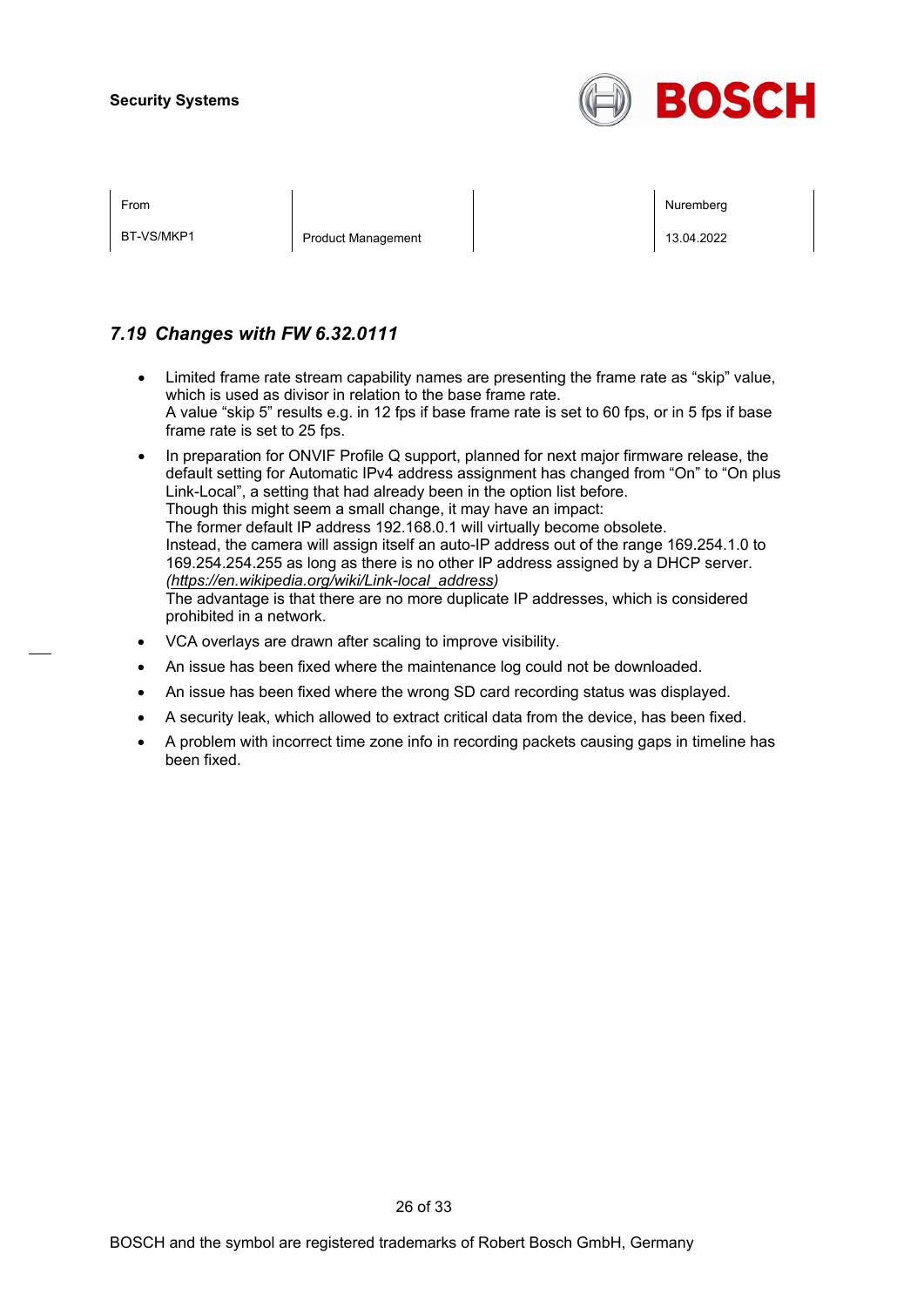

BT-VS/MKP1 Product Management 20022

From the second contract of the second contract of the second contract of the second contract of the second contract of the second contract of the second contract of the second contract of the second contract of the second

## *7.20 New Features with FW 6.30.0140*

#### **Imaging**

• A 1.3 MP application variant is now selectable for DINION IP bullet 4000 cameras.

#### **Security**

- The user management has been extended to allow free assignment of usernames. Each user can be assigned a user group representing live, user, or service level.
- New user management system allows to dynamically create a user for whom the password can be treated as token. Also timeout before user account expires is possible.
- Token-based authentication implemented to allow user management based on communication with Microsoft Active Directory Federation Services.
- Secure FTP connection (FTP over TLS) is implemented.
- ICMP redirect messages are not accepted anymore by default. Acceptance can be re-enabled via RCP+ command, if needed.
- Video authentication is now also possible on RTSP streaming. It can be enabled with CGI parameter 'auth=1' which requests picture info packets (payload type 97).

#### **Recording**

- Recording to iSCSI now supports LUN size up to 64 TB.
- A PTZ preposition can be stored in a recording profile, allowing to record only a 'region of interest' (ROI) of the full image.

#### **ONVIF**

- ONVIF encoder profile settings can be verified via http://<ipaddress>/onvif\_encoder\_profiles.
- Manual focus and iris control is now supported via ONVIF command.
- Tamper detection alarms are now forwarded to and included in ONVIF event services.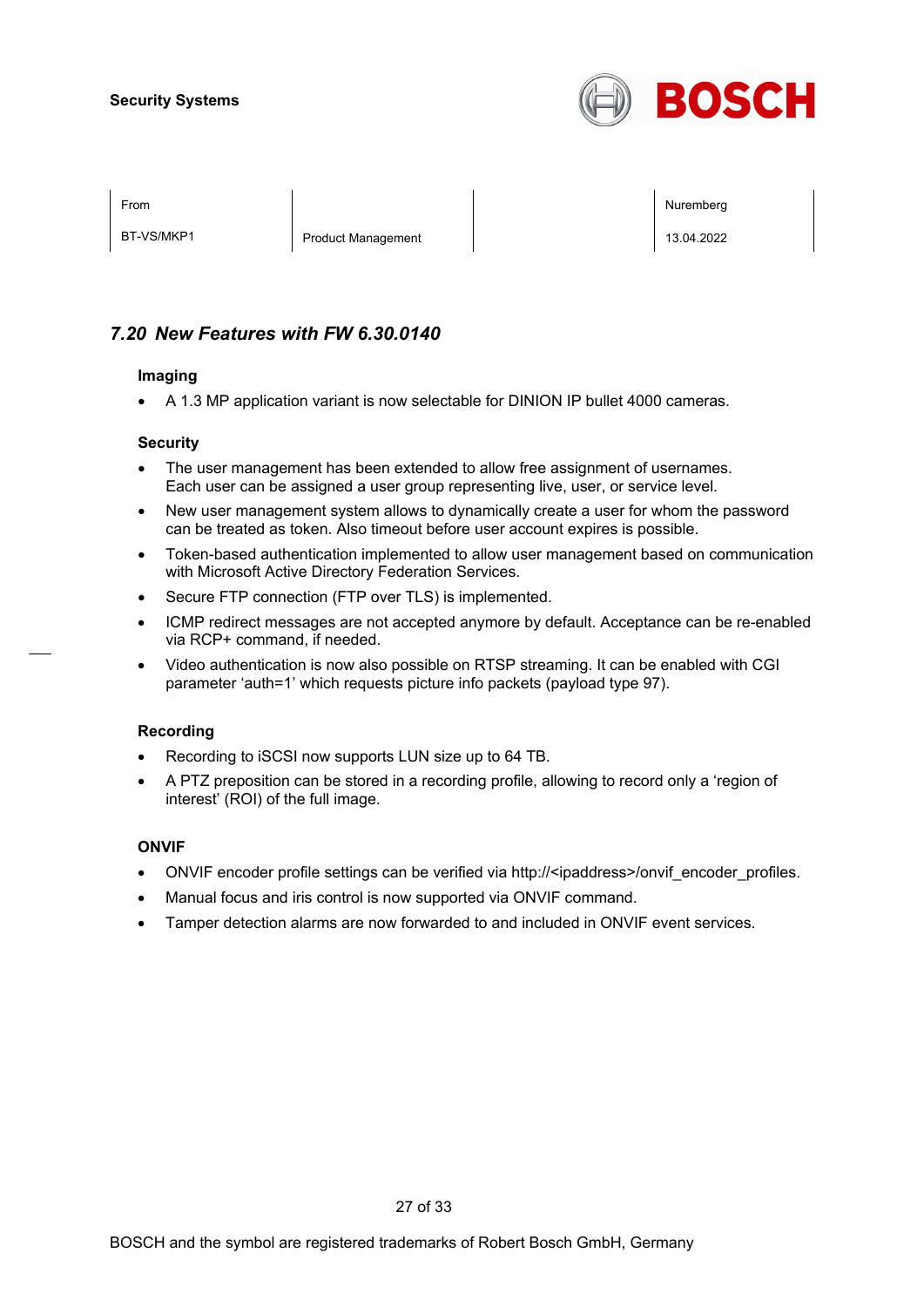

BT-VS/MKP1 Product Management 20022

From the second contract of the second contract of the second contract of the second contract of the second contract of the second contract of the second contract of the second contract of the second contract of the second

#### **VCA**

- Web page layout has been improved for better usability and larger video for configuration.
- Video analytics now fully support 16 tasks in RCP+ and IVA Task Script Language.
- JPEGs can now include VCA overlays in Live page, alarm e-mails and JPEG Posting. For JPEG snapshot a new query parameter 'VCAOverlay' can be added to the URL, e.g. http://<ipaddress>/snap.jpg?VCAOverlay=1.
- Video can now be paused during VCA configuration.
- Reference image is now stored as JPEG instead of TIFF for broader compatibility.
- Tamper detection "too bright / too dark" was no more functional due to too high dynamic on our cameras.

To solve this issue, sliders for the brightness level have been added for manual adjustment.

For details on VCA please refer to the release notes of Essential Video Analytics or Intelligent Video Analytics.

#### **Miscellaneous**

- HTML5 video tag is used to display a continuous MP4 video file from the camera on browsers not supporting NPAPI plug-ins (MPEG-ActiveX) like Firefox, Chrome and MS Edge.
- A "Links" section in the main navigation (blue top bar) has been added, leading to a DownloadStore page providing latest tools, apps and supportive software.
- Unicode characters are now also possible on all configuration strings.
- Time server IP address can be accepted to be overwritten by DHCP.
- Display of preposition widget on Live page can be configured.
- MIC washer has been added to preset mapping functions.

## *7.21 Changes with FW 6.30.0140*

- "Image too noisy" is removed as it never occurs due to the high dynamic of image processing.
- Downscaled images 4CIF/CIF are now encoded as PAL resolution (704x576 resp. 352x288) when camera is set to 25/50 fps base frame rate.
- Fixed a potential recording issue which could cause recording to stop due to insufficient storage error handling under rare error conditions, like e.g. massive irregular network connection interrupts to storage system.
- Fixed an issue in ONVIF signaling of SD resolution.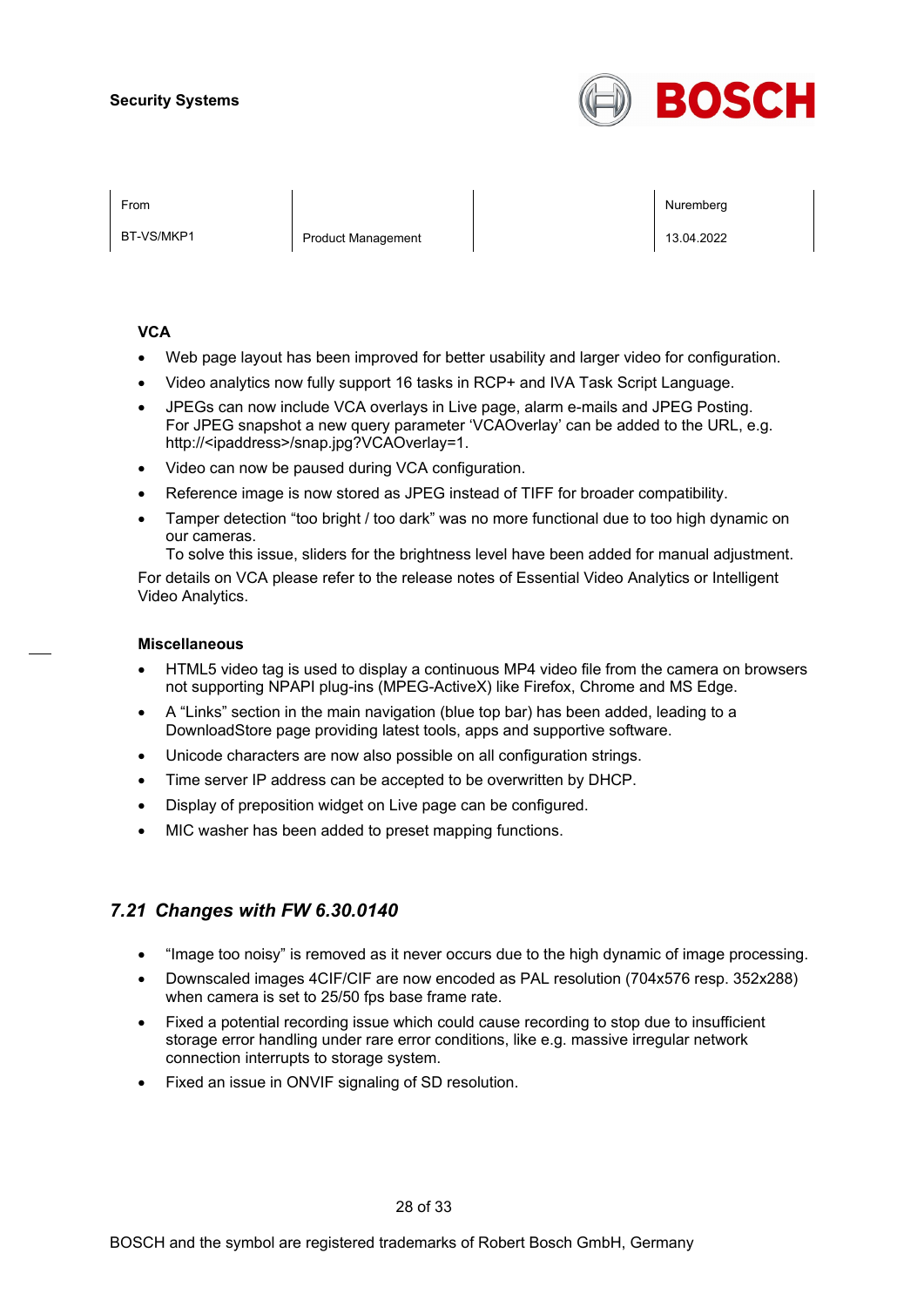

BT-VS/MKP1 Product Management | 13.04.2022

From the second contract of the second contract of the second contract of the second contract of the second contract of the second contract of the second contract of the second contract of the second contract of the second

## *7.22 Changes with 6.22.0007*

- Support of new camera modules in AUTODOME 7000 and MIC 7000, providing improved noise reduction.
- A high-resolution/limited-frame-rate capability has been introduced for stream 2 on various cameras.

## *7.23 Changes with 6.22.0007*

• Writing to ONVIF MaxFrameRate is now possible to improve compatibility with clients not using encoding interval. Written values are presented in same format when read.

## *7.24 Changes with 6.21.0008*

- An issue with increased noise and thereof increased bit rate from AUTODOME and MIC cameras has been fixed.
- Auto Focus accurateness on DINION IP bullet 4000 and DINION IP bullet 5000 has been improved.
- An issue with fragmented EAP-TLS transfer has been fixed, allowing support for Microsoft Windows NPS and RADIUS.
- An issue with ONVIF Analytics Service has been fixed.
- GUI translations and some embedded help files have been updated.
- An issue with analogue output flickering on DINION IP starlight 7000 and FLEXIDOME IP starlight 7000 in 1.3 MP mode has been fixed.
- Wrong wording on time protocol settings has been fixed.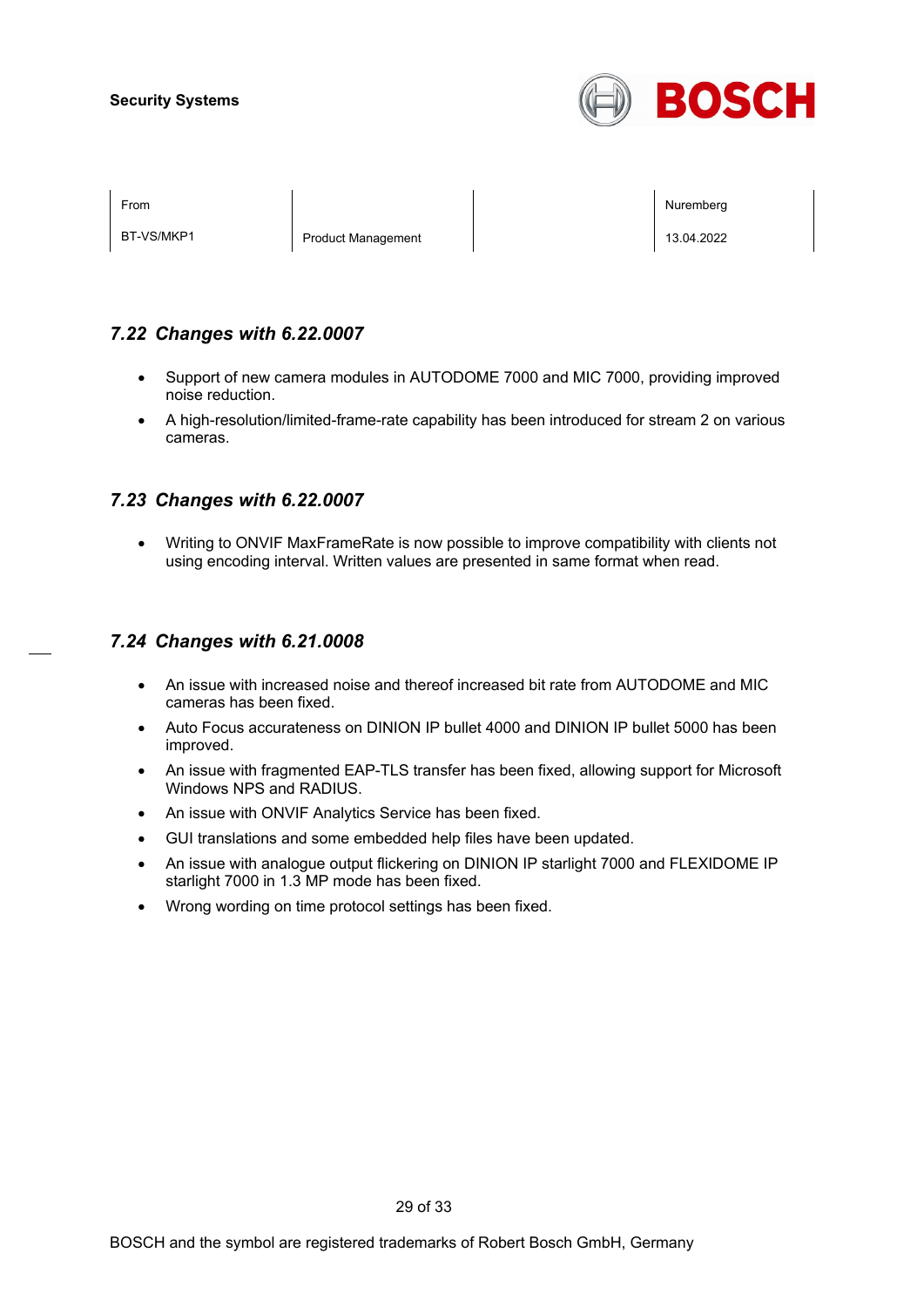

BT-VS/MKP1 Product Management 20022

From the second contract of the second contract of the second contract of the second contract of the second contract of the second contract of the second contract of the second contract of the second contract of the second

## *7.25 New Features with 6.20.0089*

#### **Cameras**

- Support for DINION IP bullet 4000 and DINION IP bullet 5000.
- Dome and AUX functions can be mapped to presets.
- MIC-7000 audio back-channel support towards VJC-7000 audio output on LIVE page.

#### **Security**

- Support of TLS 1.2 with updated cypher suites including AES 256 encryption.
- Device access security has been improved by:
	- o Implementation of signed time synchronization
	- o Signature-protected password unlock procedure
	- o Telnet over HTML5 web sockets in browser, using secure TLS connection
	- o Throttling of wrong password entries
	- o Urging user towards setting a device password, strength meter provided
- Firmware, which is signed with a private certificate, is authenticated before transfer to Flash to ensure a secure firmware upload.
- Certificate handling has been enhanced by:
	- o Auto-generation of self-signed certificates for SSL
	- o User-defined creation of self-signed certificates
	- o Possible upload of certificates with encrypted private keys
	- o Improved recorded video authentication without PKI required
	- o Storage and retrieval of certificate in recording for verifying signed video
- Web GUI security has been improved to prevent Cross-Site-Scripting in Browser.
- Use of secure connections can be advertised via support of HSTS.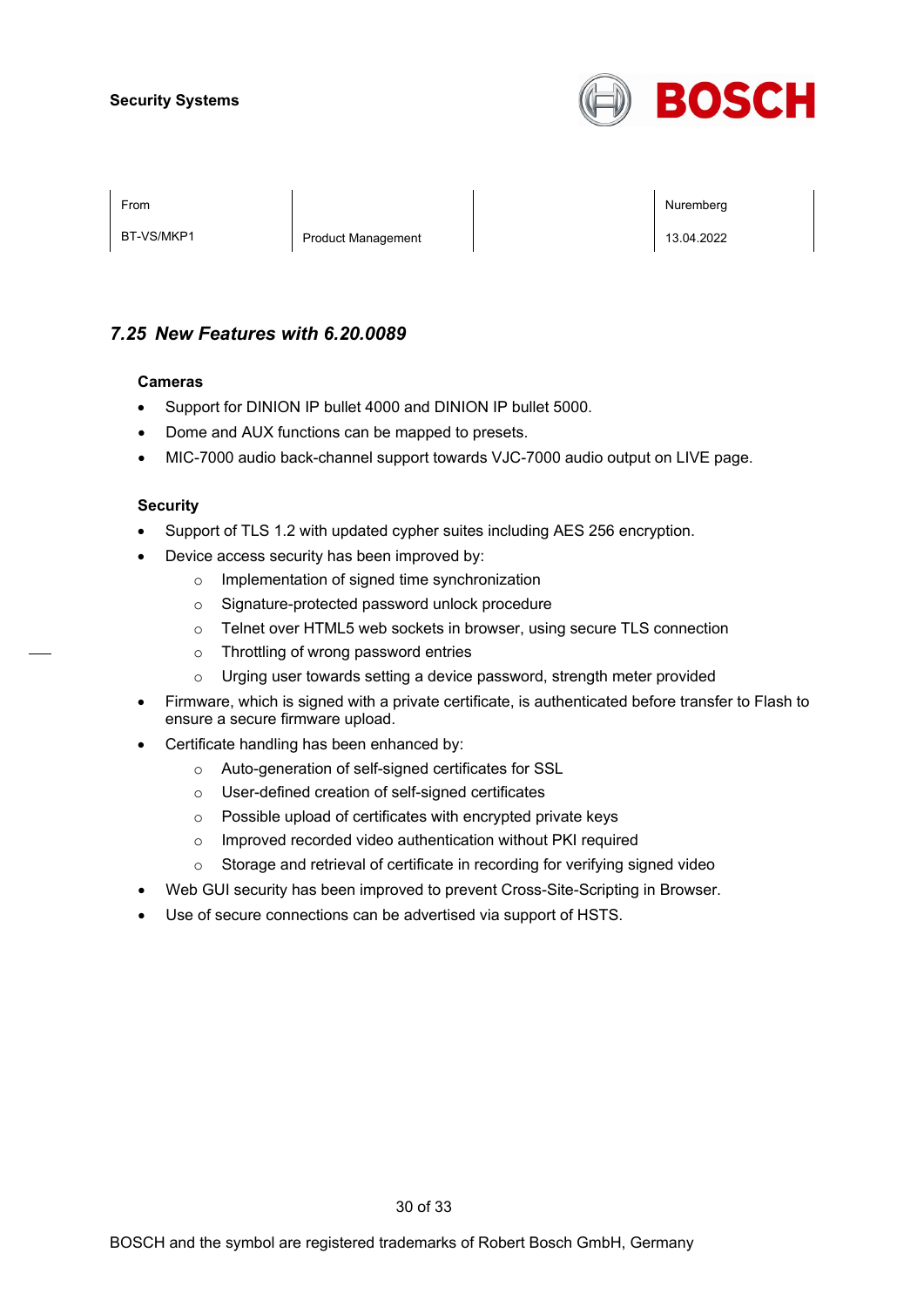

BT-VS/MKP1 Product Management 20022

From the second contract of the second contract of the second contract of the second contract of the second contract of the second contract of the second contract of the second contract of the second contract of the second

## *7.26 Changes with 6.20.0089*

- 56-bit encryption disabled for secure connections to increase minimum security level.
- Telnet service (system console) is now disabled by default.
- DHCP option 12 has been changed to send 'Renew' message including the camera name as hostname.

## *7.27 New Features with 6.11.0021*

• Adding improved AF speed for AVF cameras.

## *7.28 Changes with 6.11.0021*

- Adding small improvements and error corrections.
- ONVIF analytics capabilities have been corrected for dome cameras.
- Replay not working in BVC and BVMS clients for negative time zones has been fixed.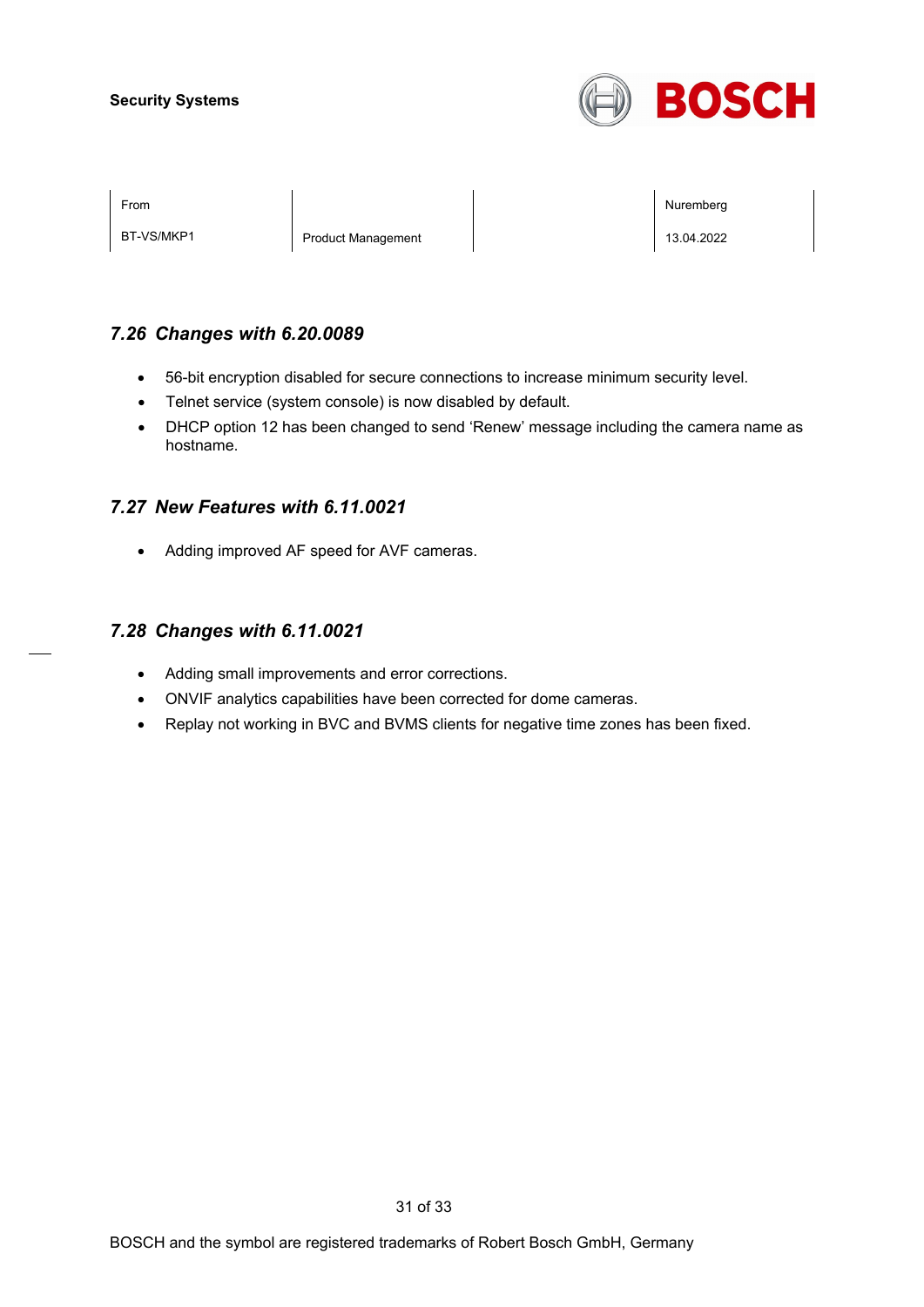

BT-VS/MKP1 Product Management 20022

From the second contract of the second contract of the second contract of the second contract of the second contract of the second contract of the second contract of the second contract of the second contract of the second

## *7.29 New Features with 6.10.0129*

#### **New Graphical User Interface**

- Light and friendly Web browser interface following the Bosch Security Systems style guide for software interfaces.
- Usability improvements due to clearer structure and elements.
- Live preview during configuration wherever possible due to space.
- Tours re-arranged onto single page and scheduler for preset tour and alarm rules added for moving cameras.
- Encoder quality regions can be configured on moving cameras' preset positions with up to 8 regions.
- Video export format can be preselected from Bosch format including metadata and generic MP4 format on LIVE page.

#### **Imaging Enhancements**

- Digital Zoom mode added to lens settings page.
- Setting migration keeps all the previous imaging settings after camera upgraded to new firmware. Please note: This is only applicable after firmware 6.10.

#### **Security Enhancements**

- Certificate Store for management and assignment of client and server side certificates.
- Preparation for Public Key Infrastructure (PKI), enabled via special license, has been added.
- 56-Bit DES cipher suite is disabled for TLS connection.

#### **IVA Enhancements**

- Object classification of object types "upright person"," bike", "car", "truck" replaces head detection.
- Geolocation allows setting a camera's global coordinates. The position of the tracked objects in the respective coordinate system is added to metadata. Camera viewers can show the tracked objects on a map.
- Usability improvements allow for easier calibration and easier drawing of elements and masks.
- MOTION+ configuration has been reworked. Eight MOTION+ alarm fields with up to 16 nodes can now be set. Areas can be removed from processing via VCA masks, which will then suppress metadata generation in these areas.

Note: For details and complete overview refer to release notes of IVA 6.10.